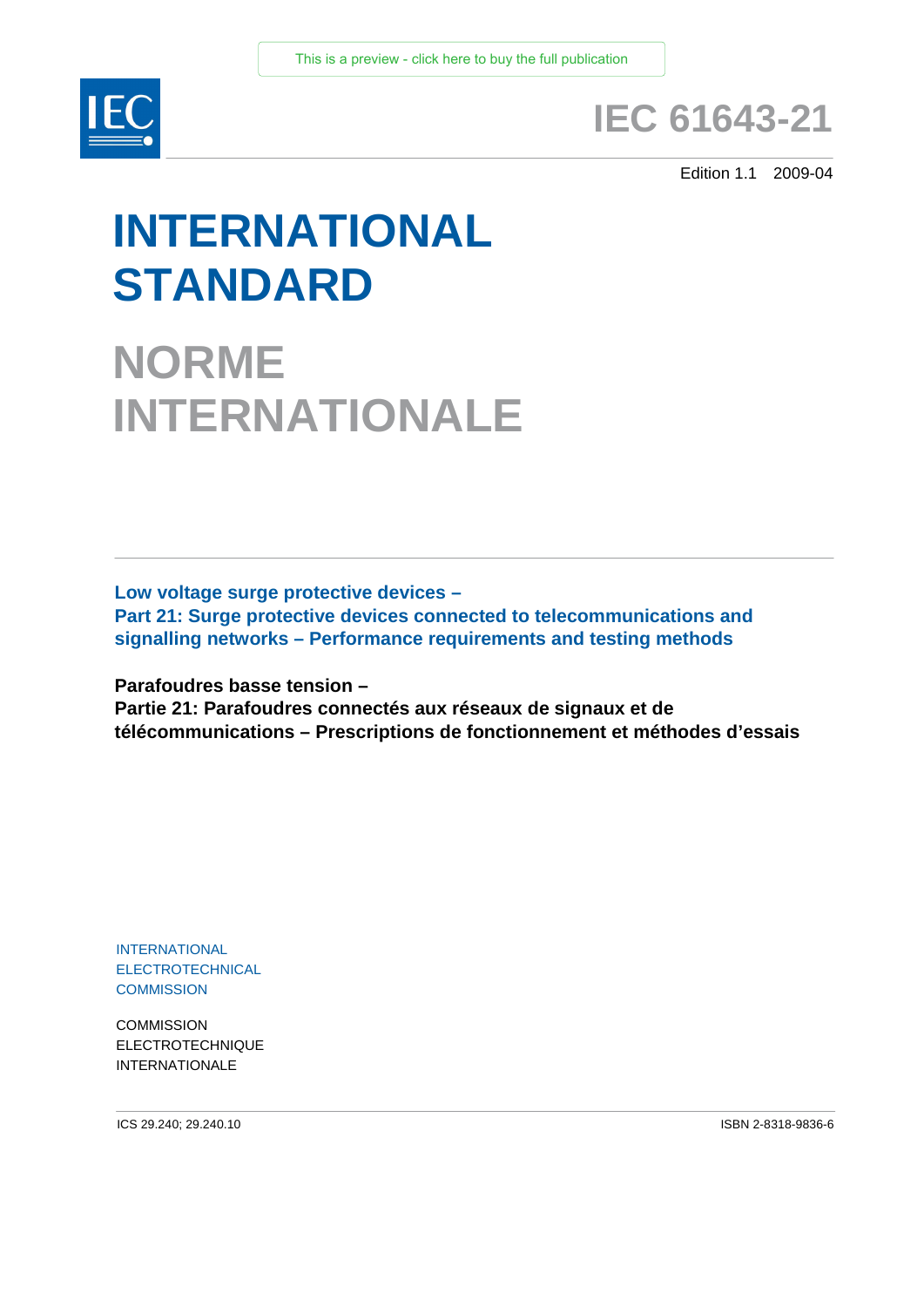$-2-$ 

## **CONTENTS**

| 1 |     |       |                                                                          |  |
|---|-----|-------|--------------------------------------------------------------------------|--|
|   | 1.1 |       |                                                                          |  |
|   | 1.2 |       |                                                                          |  |
|   | 1.3 |       |                                                                          |  |
| 2 |     |       |                                                                          |  |
| 3 |     |       |                                                                          |  |
| 4 |     |       |                                                                          |  |
|   | 4.1 |       |                                                                          |  |
|   |     |       |                                                                          |  |
|   |     | 4.1.1 |                                                                          |  |
|   |     | 4.1.2 |                                                                          |  |
|   | 4.2 |       |                                                                          |  |
|   | 4.3 |       |                                                                          |  |
|   | 4.4 |       |                                                                          |  |
| 5 |     |       |                                                                          |  |
|   | 5.1 |       |                                                                          |  |
|   |     | 511   |                                                                          |  |
|   |     | 5.1.2 |                                                                          |  |
|   | 5.2 |       |                                                                          |  |
|   |     | 5.2.1 |                                                                          |  |
|   |     | 5.2.2 |                                                                          |  |
|   |     | 5.2.3 |                                                                          |  |
|   | 5.3 |       |                                                                          |  |
|   |     | 5.3.1 |                                                                          |  |
|   |     | 5.3.2 |                                                                          |  |
|   |     | 5.3.3 | Resistance to ingress of solid objects and to harmful ingress of water24 |  |
|   |     | 5.3.4 |                                                                          |  |
|   |     | 5.3.5 |                                                                          |  |
|   | 5.4 |       |                                                                          |  |
|   |     | 5.4.1 |                                                                          |  |
|   |     | 5.4.2 |                                                                          |  |
|   |     | 5.4.3 |                                                                          |  |
| 6 |     |       |                                                                          |  |
|   | 6.1 |       |                                                                          |  |
|   |     | 6.1.1 |                                                                          |  |
|   |     | 6.1.2 |                                                                          |  |
|   | 6.2 |       |                                                                          |  |
|   |     | 6.2.1 |                                                                          |  |
|   |     | 6.2.2 |                                                                          |  |
|   |     | 6.2.3 |                                                                          |  |
|   | 6.3 |       |                                                                          |  |
|   |     | 6.3.1 |                                                                          |  |
|   |     | 6.3.2 |                                                                          |  |
|   |     | 6.3.3 | Resistance to ingress of solid objects and to harmful ingress of water39 |  |
|   |     | 6.3.4 |                                                                          |  |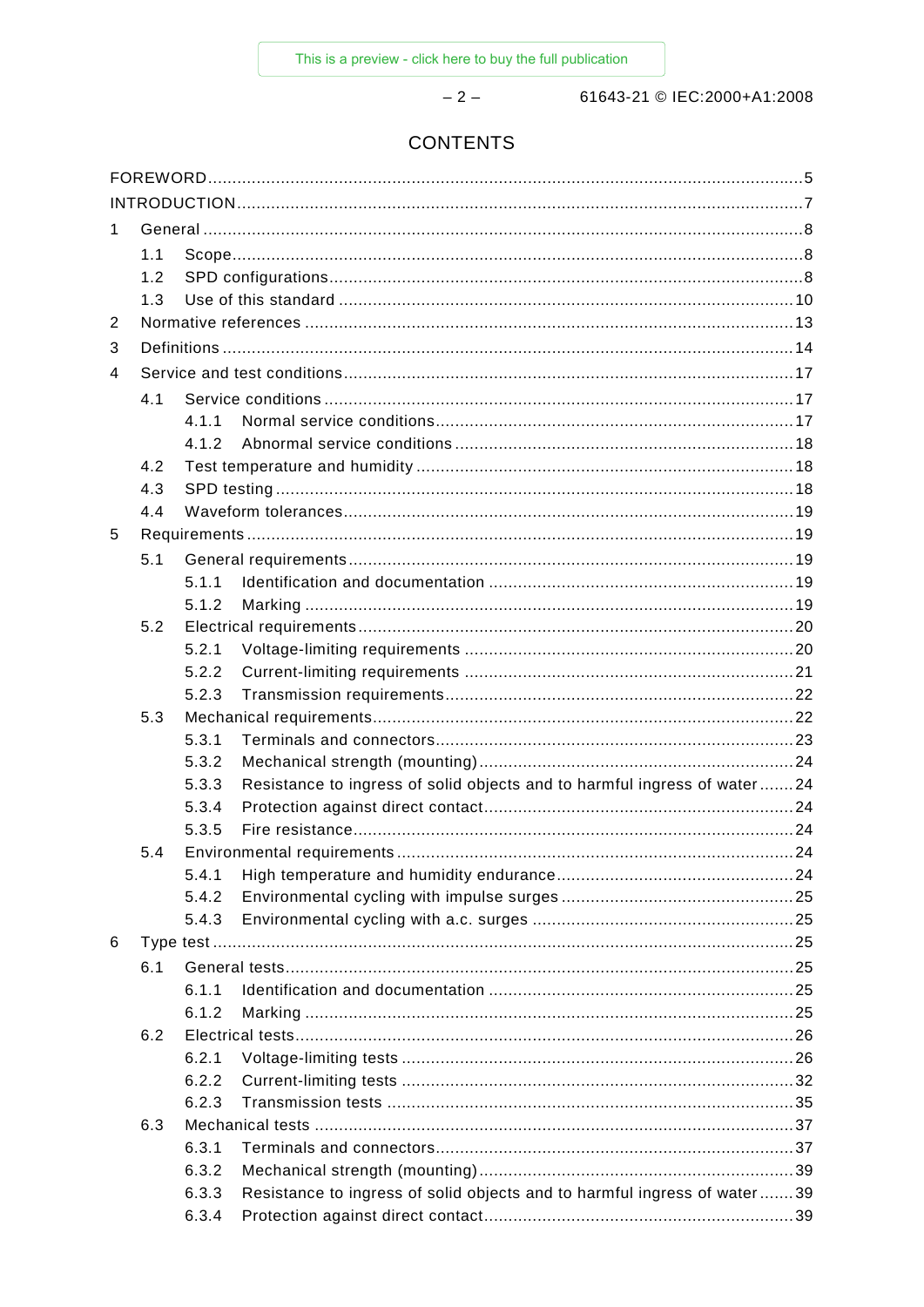61643-21 © IEC:2000+A1:2008 – 3 –

| 6.4 | 6.3.5<br>6.4.1<br>6.4.2<br>6.4.3                                                                                                                              |    |
|-----|---------------------------------------------------------------------------------------------------------------------------------------------------------------|----|
| 6.5 |                                                                                                                                                               |    |
|     | Annex A (informative) Devices with current-limiting components only 56                                                                                        |    |
|     |                                                                                                                                                               |    |
|     |                                                                                                                                                               |    |
|     |                                                                                                                                                               |    |
|     |                                                                                                                                                               |    |
|     |                                                                                                                                                               |    |
|     |                                                                                                                                                               |    |
|     | Figure 16 - Examples of multi-line SPDs with a common protective element28                                                                                    |    |
|     |                                                                                                                                                               |    |
|     | Figure 3 - Test circuits for a.c. durability and overstressed fault mode  44                                                                                  |    |
|     | Figure 4 - Test circuits for impulse durability and overstressed fault mode  45                                                                               |    |
|     | Figure 5 - Test circuits for rated current, series resistance, response time,<br>current reset time, maximum interrupting voltage and operating duty test  46 |    |
|     |                                                                                                                                                               |    |
|     |                                                                                                                                                               |    |
|     |                                                                                                                                                               |    |
|     |                                                                                                                                                               |    |
|     |                                                                                                                                                               |    |
|     |                                                                                                                                                               |    |
|     |                                                                                                                                                               | 52 |
|     | Figure 13 - Test circuits for high temperature/humidity endurance                                                                                             |    |
|     |                                                                                                                                                               |    |
|     |                                                                                                                                                               |    |
|     | Figure A.1 - Configurations of devices with current-limiting component(s) only56                                                                              |    |
|     |                                                                                                                                                               |    |
|     |                                                                                                                                                               |    |
|     |                                                                                                                                                               |    |
|     |                                                                                                                                                               |    |
|     | Figure E.5 - Determination of common mode max. let-through current  61                                                                                        |    |
|     | Figure E.6 - Determination of common mode max. let-through current                                                                                            |    |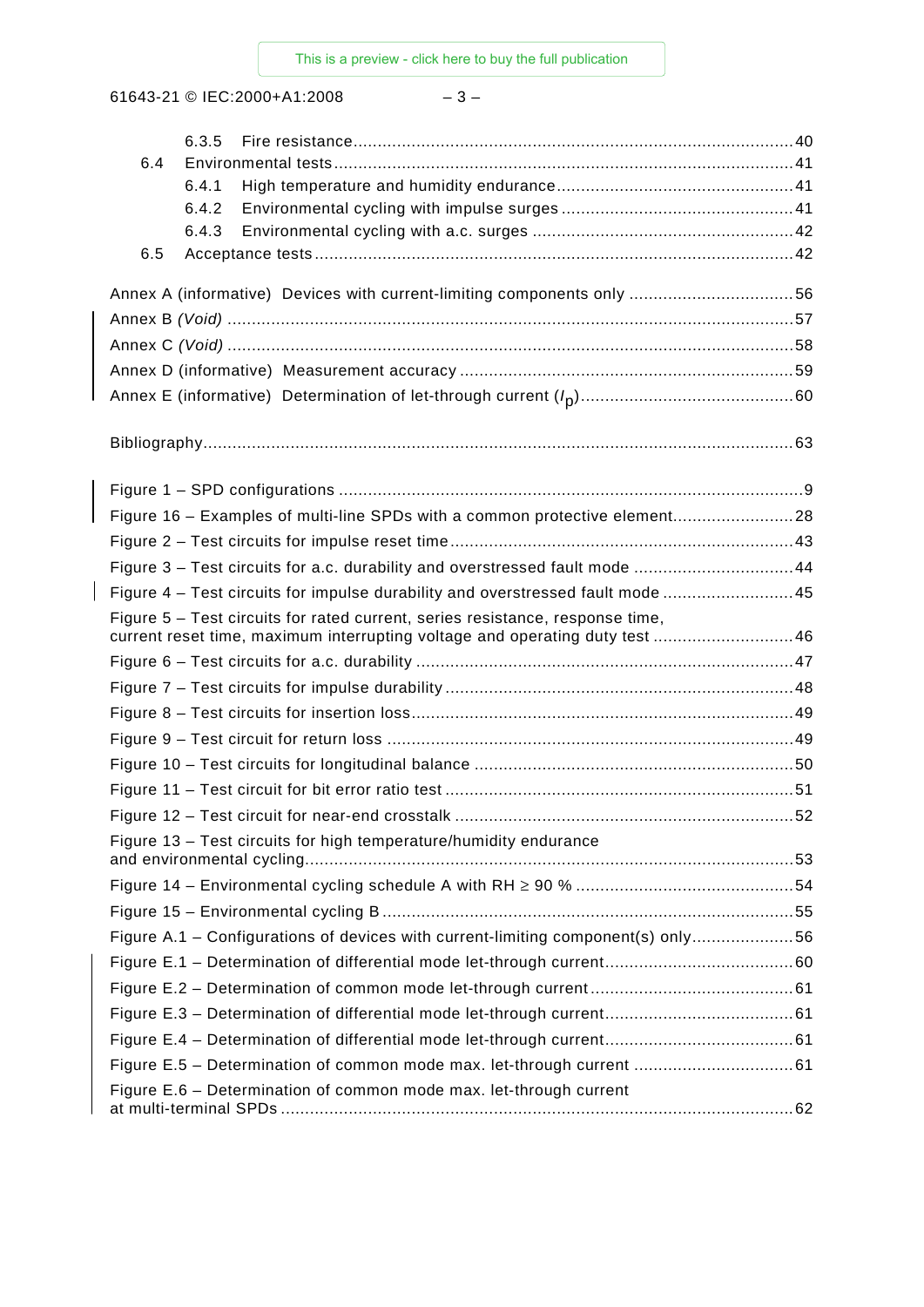– 4 – 61643-21 © IEC:2000+A1:2008

| Table 3 - Voltage and current waveforms for impulse-limiting voltage27                    |  |
|-------------------------------------------------------------------------------------------|--|
|                                                                                           |  |
|                                                                                           |  |
|                                                                                           |  |
|                                                                                           |  |
|                                                                                           |  |
|                                                                                           |  |
|                                                                                           |  |
|                                                                                           |  |
|                                                                                           |  |
| Table 13 – Connectable cross-sectional areas of copper conductors                         |  |
|                                                                                           |  |
| Table 15 – Preferred values of test-time duration for high temperature                    |  |
| Table 16 – Preferred values of temperature and duration for environmental cycling tests42 |  |

 $\overline{\phantom{a}}$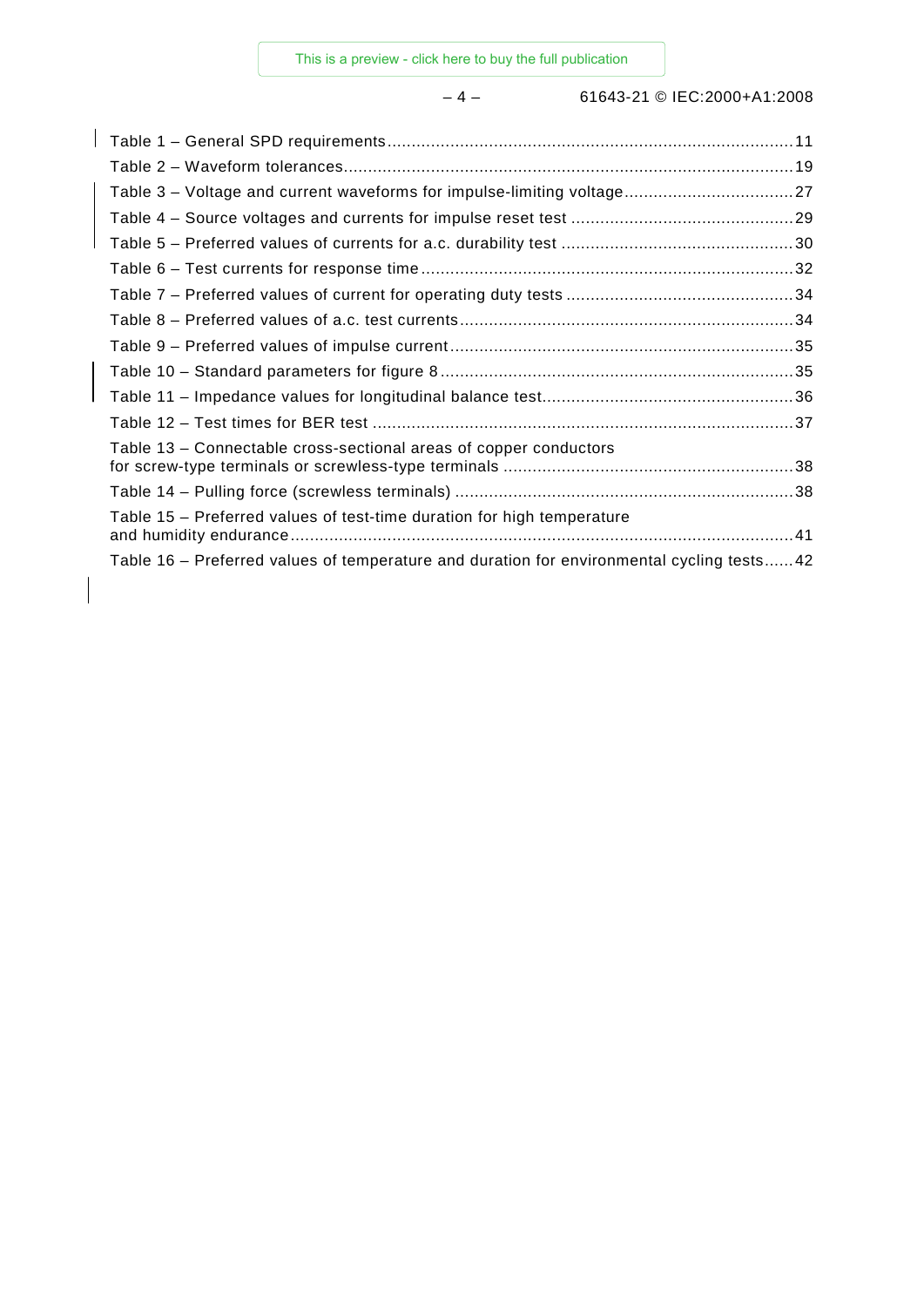<span id="page-4-0"></span>61643-21 © IEC:2000+A1:2008  $-5-$ 

#### INTERNATIONAL ELECTROTECHNICAL COMMISSION –––––––––––

#### **LOW VOLTAGE SURGE PROTECTIVE DEVICES –**

#### **Part 21: Surge protective devices connected to telecommunications and signalling networks – Performance requirements and testing methods**

#### FOREWORD

- 1) The International Electrotechnical Commission (IEC) is a worldwide organization for standardization comprising all national electrotechnical committees (IEC National Committees). The object of IEC is to promote international co-operation on all questions concerning standardization in the electrical and electronic fields. To this end and in addition to other activities, IEC publishes International Standards, Technical Specifications, Technical Reports, Publicly Available Specifications (PAS) and Guides (hereafter referred to as "IEC Publication(s)"). Their preparation is entrusted to technical committees; any IEC National Committee interested in the subject dealt with may participate in this preparatory work. International, governmental and nongovernmental organizations liaising with the IEC also participate in this preparation. IEC collaborates closely with the International Organization for Standardization (ISO) in accordance with conditions determined by agreement between the two organizations.
- 2) The formal decisions or agreements of IEC on technical matters express, as nearly as possible, an international consensus of opinion on the relevant subjects since each technical committee has representation from all interested IEC National Committees.
- 3) IEC Publications have the form of recommendations for international use and are accepted by IEC National Committees in that sense. While all reasonable efforts are made to ensure that the technical content of IEC Publications is accurate, IEC cannot be held responsible for the way in which they are used or for any misinterpretation by any end user.
- 4) In order to promote international uniformity, IEC National Committees undertake to apply IEC Publications transparently to the maximum extent possible in their national and regional publications. Any divergence between any IEC Publication and the corresponding national or regional publication shall be clearly indicated in the latter.
- 5) IEC provides no marking procedure to indicate its approval and cannot be rendered responsible for any equipment declared to be in conformity with an IEC Publication.
- 6) All users should ensure that they have the latest edition of this publication.
- 7) No liability shall attach to IEC or its directors, employees, servants or agents including individual experts and members of its technical committees and IEC National Committees for any personal injury, property damage or other damage of any nature whatsoever, whether direct or indirect, or for costs (including legal fees) and expenses arising out of the publication, use of, or reliance upon, this IEC Publication or any other IEC Publications.
- 8) Attention is drawn to the Normative references cited in this publication. Use of the referenced publications is indispensable for the correct application of this publication.
- 9) Attention is drawn to the possibility that some of the elements of this IEC Publication may be the subject of patent rights. IEC shall not be held responsible for identifying any or all such patent rights.

International Standard IEC 61643-21 has been prepared by subcommittee 37A: Low-voltage surge protective devices, of IEC technical committee 37: Surge arresters.

This consolidated version of IEC 61643-21 consists of the first edition (2000) [documents 37A/101/FDIS and 37A/104/RVD], its amendment 1 (2008) [documents 37A/200/FDIS and 37A/201/RVD] and its corrigendum of March 2001.

The technical content is therefore identical to the base edition and its amendment and has been prepared for user convenience.

It bears the edition number 1.1.

A vertical line in the margin shows where the base publication has been modified by amendment 1.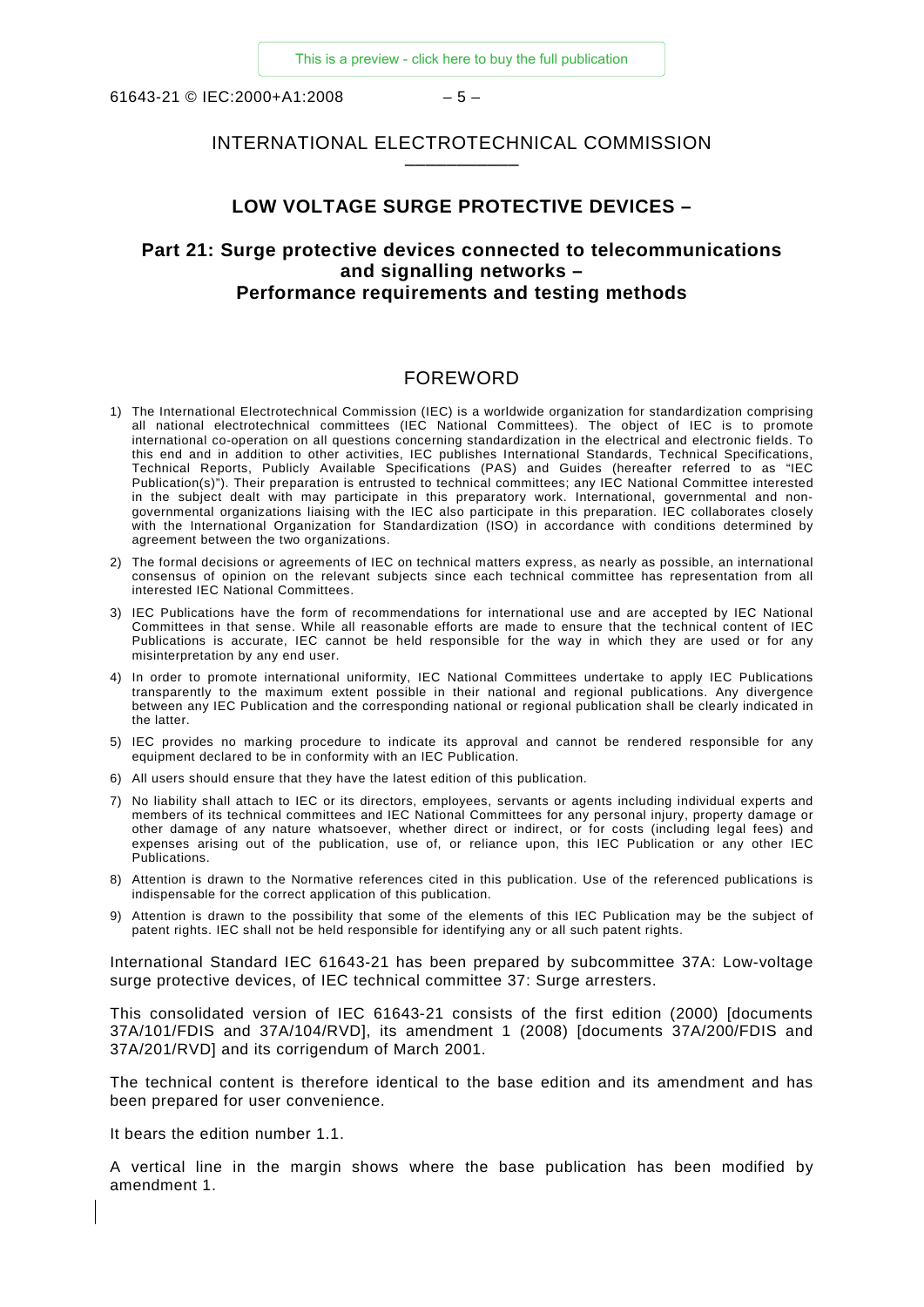– 6 – 61643-21 © IEC:2000+A1:2008

The committee has decided that the contents of the base publication and its amendments will remain unchanged until the maintenance result date indicated on the IEC web site under "http://webstore.iec.ch" in the data related to the specific publication. At this date, the publication will be

- reconfirmed,
- withdrawn,
- replaced by a revised edition, or
- amended.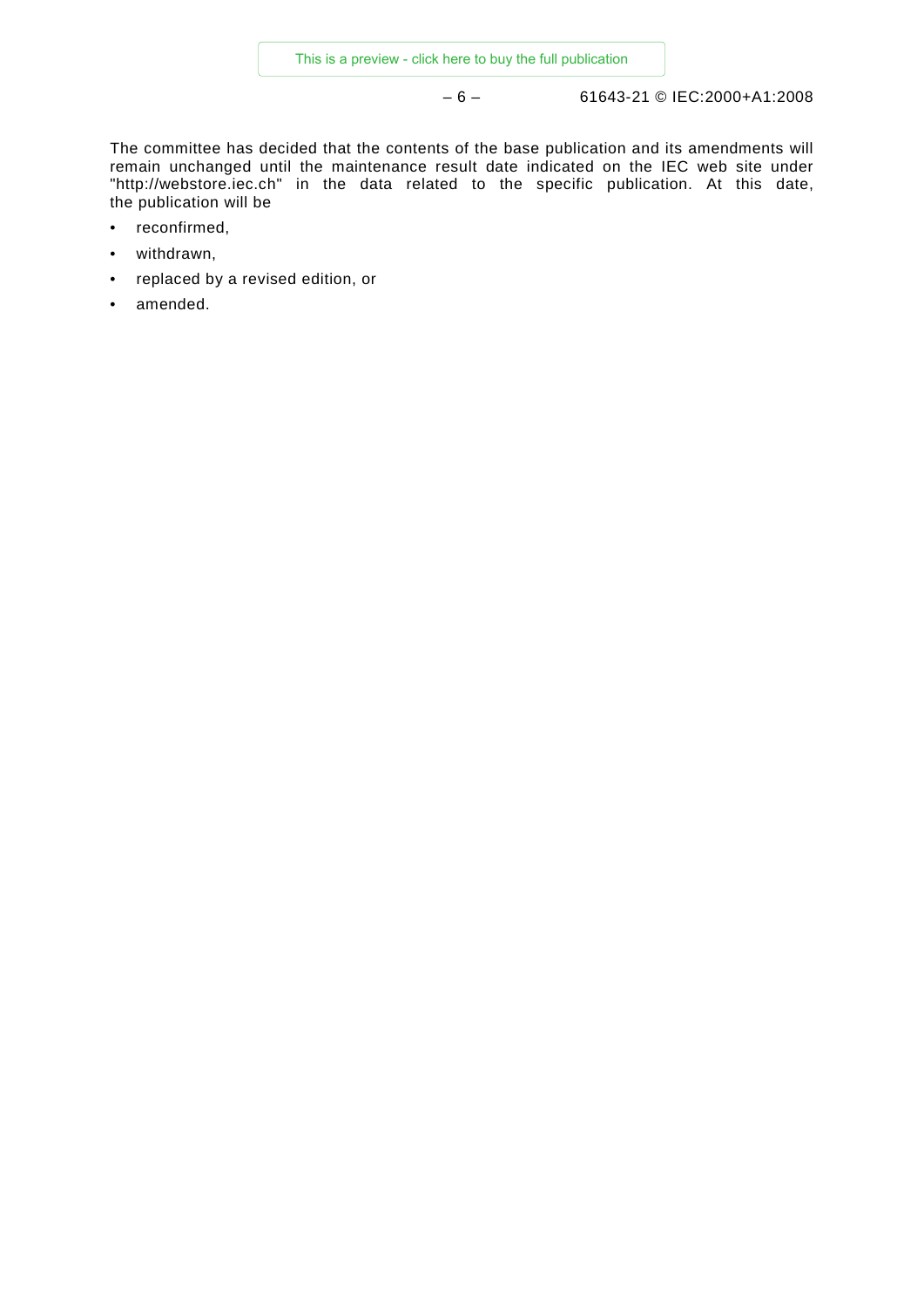<span id="page-6-0"></span> $61643-21$  © IEC:2000+A1:2008 – 7 –

#### INTRODUCTION

The purpose of this International Standard is to identify the requirements for Surge Protective Devices (SPDs) used in protecting telecommunication and signalling systems, for example, low-voltage data, voice, and alarm circuits. All of these systems may be exposed to the effects of lightning and power line faults, either through direct contact or induction. These effects may subject the system to overvoltages or overcurrents or both, whose levels are sufficiently high to harm the system. SPDs are intended to provide protection against overvoltages and overcurrents caused by lightning and power line faults. This standard describes tests and requirements which establish methods for testing SPDs and determining their performance.

The SPDs addressed in this International Standard may contain overvoltage protection components only, or a combination of overvoltage and overcurrent protection components. Protection devices containing overcurrent protection components only are not within the coverage of this standard. However, devices with only overcurrent protection components are covered in annex A.

An SPD may comprise several overvoltage and overcurrent protection components. All SPDs are tested on a "black box" basis, i.e., the number of terminals of the SPD determines the testing procedure, not the number of components in the SPD. The SPD configurations are described in 1.2. In the case of multiple line SPDs, each line may be tested independently of the others, but there may also be a need to test all lines simultaneously.

This standard covers a wide range of testing conditions and requirements; the use of some of these is at the discretion of the user. How the requirements of this standard relate to the different types of SPD is described in 1.3. Whilst this is a performance standard and certain capabilities are demanded of the SPDs, failure rates and their interpretation are left to the user. Selection and application principles are covered in IEC 61643-22.

If the SPD is known to be a single component device, it has to meet the requirements of the relevant standard as well as those in this standard.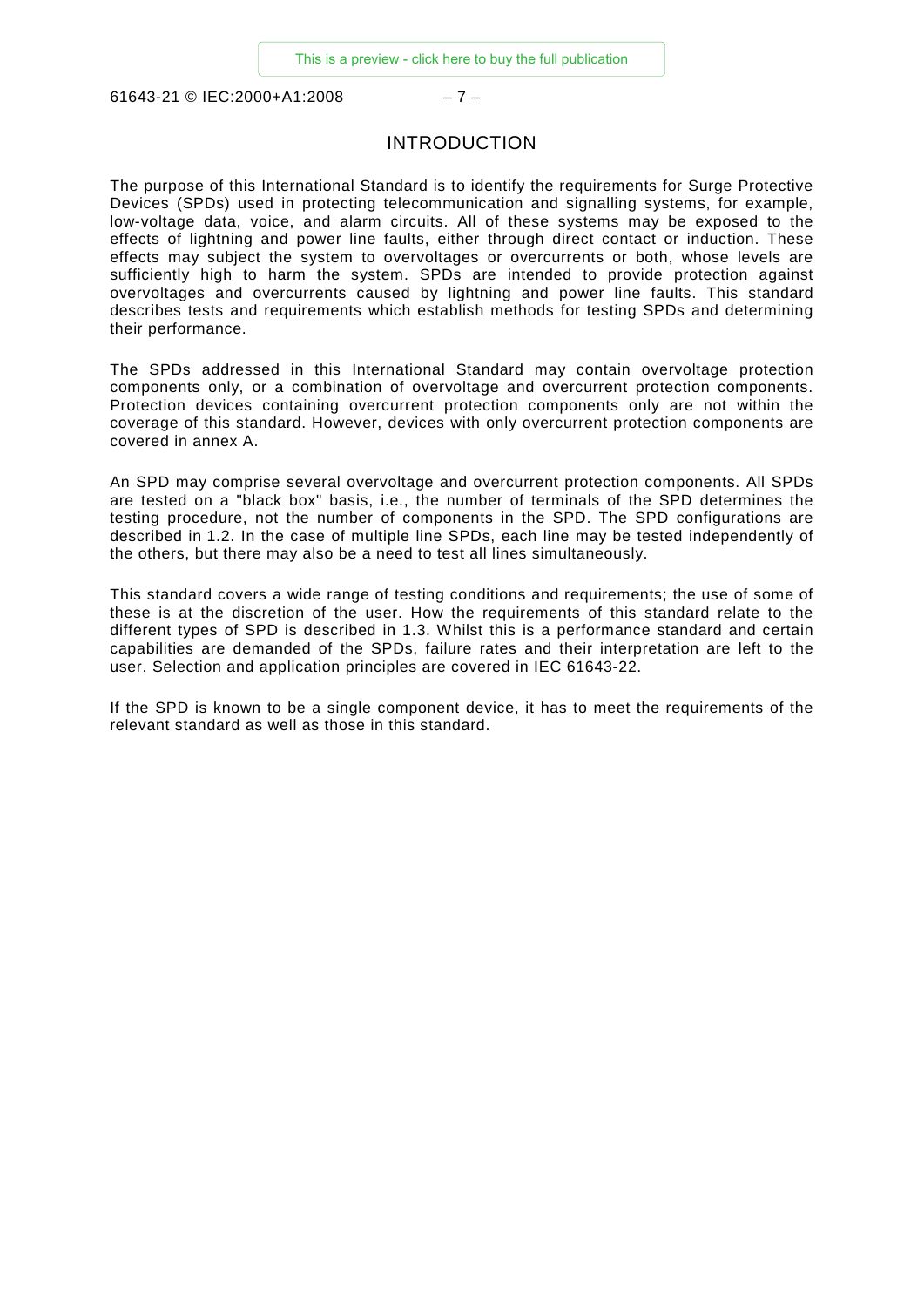– 8 – 61643-21 © IEC:2000+A1:2008

#### **LOW VOLTAGE SURGE PROTECTIVE DEVICES –**

#### <span id="page-7-0"></span>**Part 21: Surge protective devices connected to telecommunications and signalling networks – Performance requirements and testing methods**

#### **1 General**

#### **1.1 Scope**

This International Standard is applicable to devices for surge protection of telecommunications and signalling networks against indirect and direct effects of lightning or other transient overvoltages.

The purpose of these SPDs is to protect modern electronic equipment connected to telecommunications and signalling networks with nominal system voltages up to 1 000 V (r.m.s.) a.c. and 1 500 V d.c.

#### **1.2 SPD configurations**

The SPD configurations described in this standard are shown in figure 1. Each SPD configuration is composed of one or more voltage-limiting components and may include current-limiting components.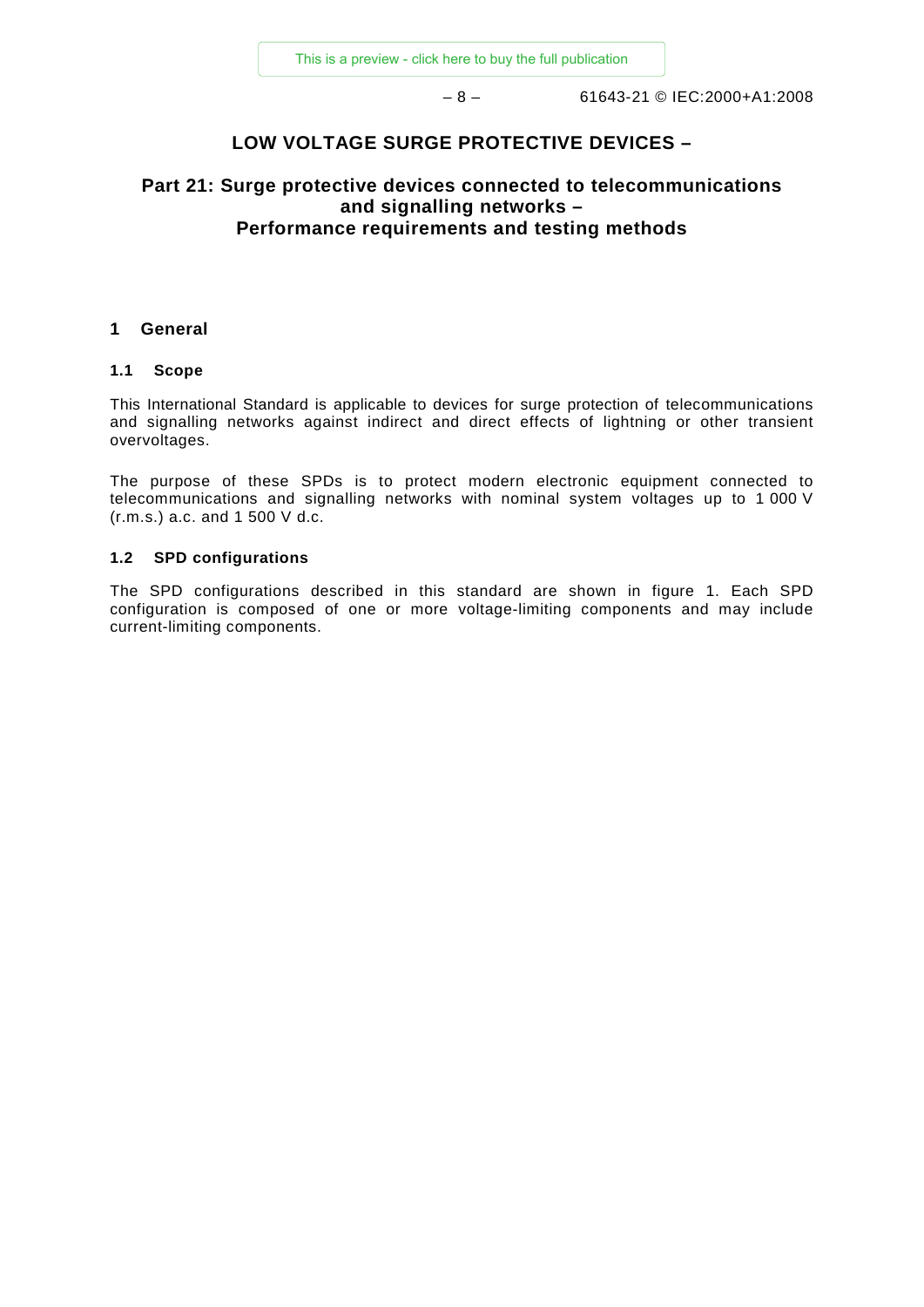<span id="page-8-0"></span>61643-21 © IEC:2000+A1:2008  $-9-$ 



| V   | voltage-limiting component                                                                       |
|-----|--------------------------------------------------------------------------------------------------|
| V.1 | voltage-limiting components or a combination of voltage-limiting and current-limiting components |
|     | X1. X2Xn line terminals                                                                          |
|     | Y1, Y2Yn protected line terminals                                                                |
| C.  | common terminal                                                                                  |

#### **Figure 1 – SPD configurations**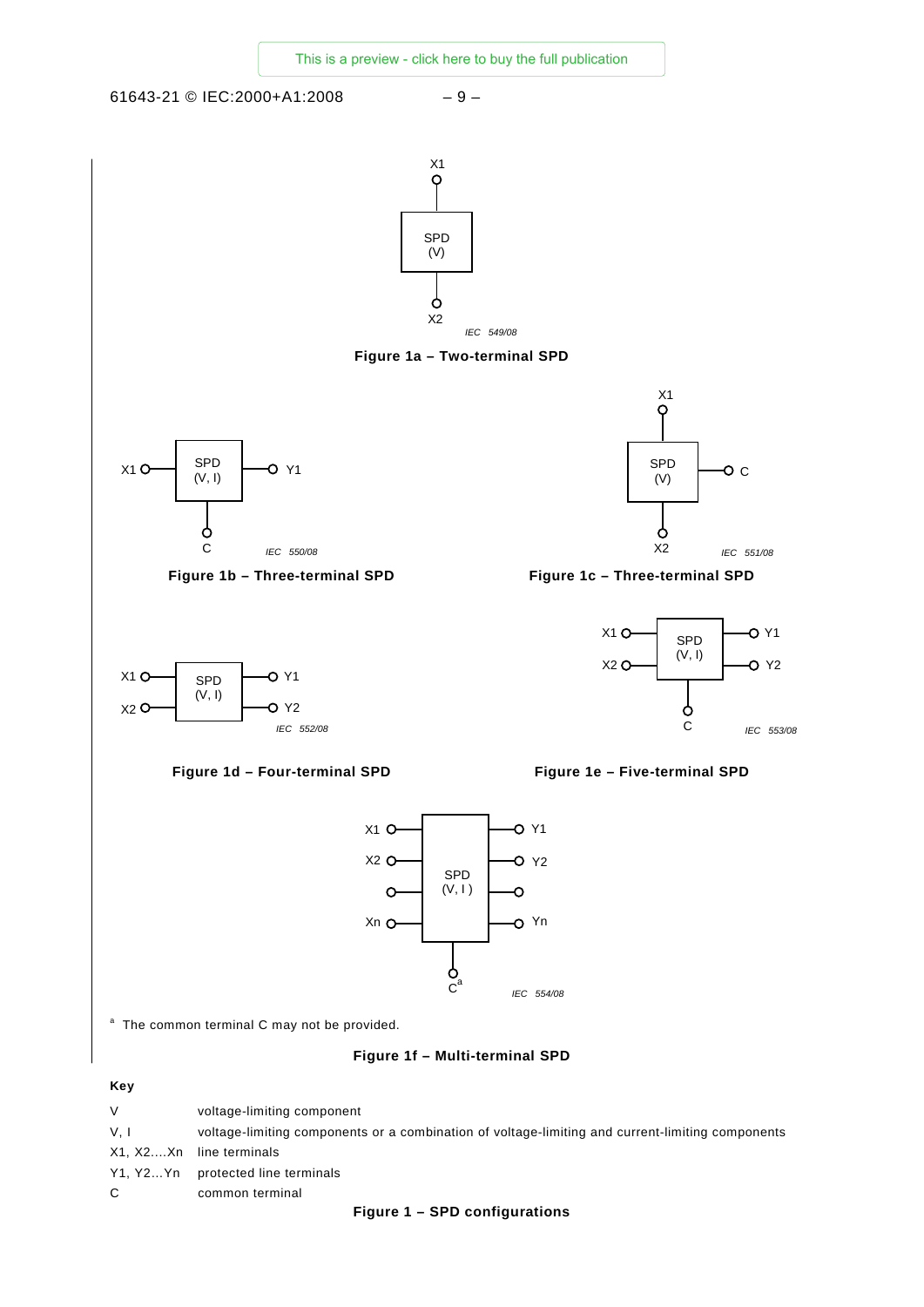$-10 - 61643-21$  © IEC:2000+A1:2008

#### <span id="page-9-0"></span>**1.3 Use of this standard**

This standard considers two basic types of SPD.

The first type of SPD contains at least one voltage-limiting component and no current-limiting component(s) in a housing. All the SPD configurations of figure 1 can be of this type. These SPDs shall satisfy the requirements of 5.1, 5.2.1 and 5.3 (see table 1). The SPDs shown in figures 1b, 1d, 1e and 1f may contain a linear component between the line terminal and the corresponding protected line terminal. These SPDs shall also satisfy the applicable requirements of 5.2.2.

The second type of SPD contains both voltage-limiting and current-limiting components in a housing. SPD configurations shown in figures 1b, 1d, 1e, and 1f are applicable for SPDs with both voltage-limiting and current-limiting components. This type of SPD shall satisfy the requirements of 5.1, 5.2.1, 5.2.2 and 5.3 (see table 1). Configurations of protective devices having only current-limiting components are covered in annex A.

SPDs may need to satisfy additional requirements depending on the application. The additional requirements are described in 5.2.3 and 5.4 (see table 1).

Subclause 5.2.3 provides transmission tests that SPDs may need to conform to, depending on their communication and signalling application. Selection of the applicable transmission tests from 5.2.3 shall be made, based on the intended application of the SPDs. Table 1 provides general guidance on how to select the applicable transmission tests.

Subclause 5.4 provides the environmental requirements when the SPDs are intended only for use in uncontrolled environments as described in 4.1. SPDs shall satisfy these requirements after an agreement between the user and the manufacturer. Table 1 provides examples of what requirements different types of SPD shall satisfy.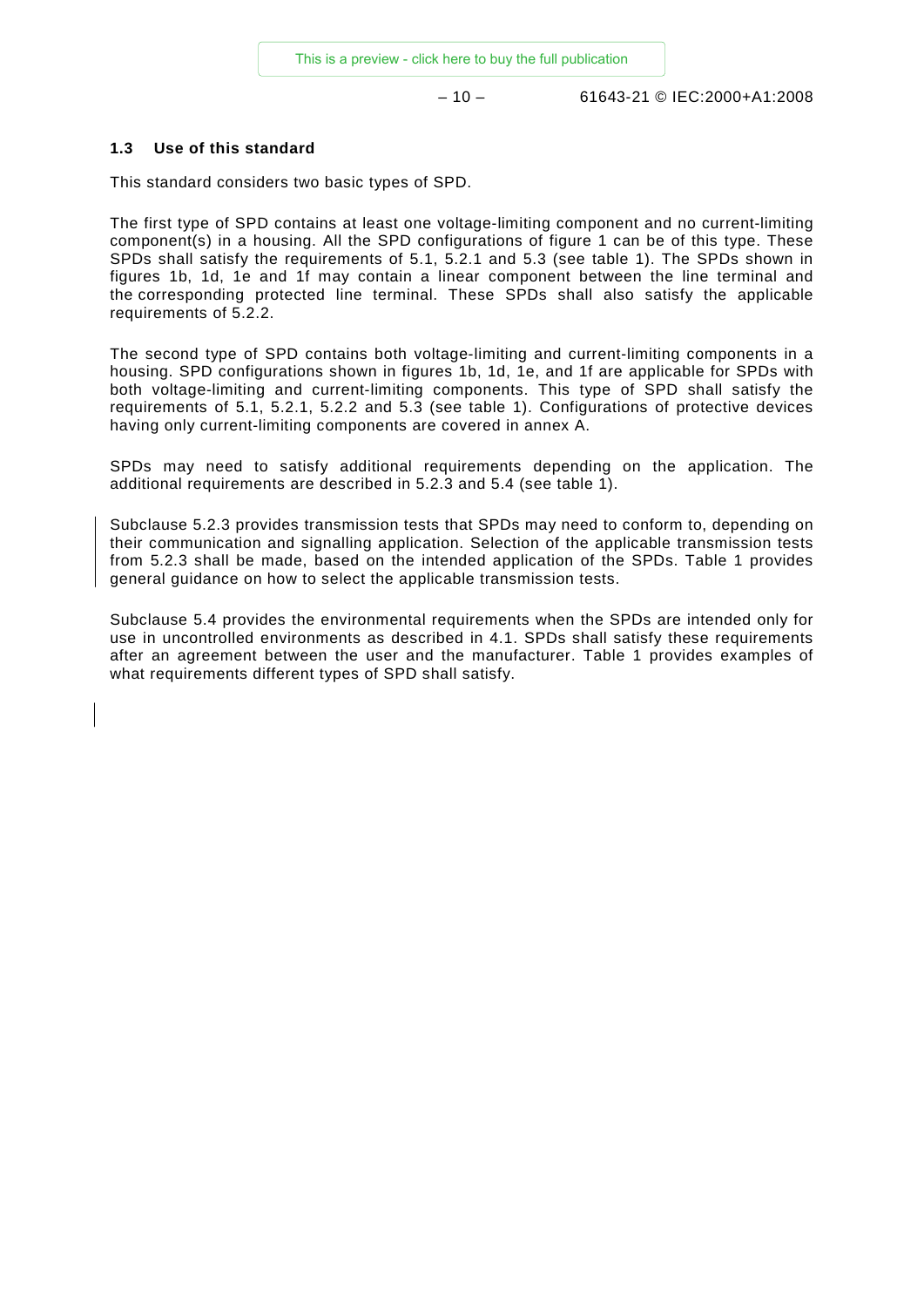<span id="page-10-0"></span>61643-21 © IEC:2000+A1:2008 – 11 –

#### **Table 1 – General SPD requirements**

| <b>Test</b><br>series $4$ | Requirement - Test                                                                                                  | Sub-<br>clause     |                                             |                                                                       |                                                                                         | <b>Type of SPD</b>                                                                                                     |                                                                                                          |                                                                                                                                  |
|---------------------------|---------------------------------------------------------------------------------------------------------------------|--------------------|---------------------------------------------|-----------------------------------------------------------------------|-----------------------------------------------------------------------------------------|------------------------------------------------------------------------------------------------------------------------|----------------------------------------------------------------------------------------------------------|----------------------------------------------------------------------------------------------------------------------------------|
|                           |                                                                                                                     |                    | SPD with only voltage-<br>limiting function | SPD with both voltage-<br>limiting and current-<br>limiting functions | between its terminals<br>limiting function and<br>SPD with voltage-<br>linear component | functions with enhanced<br>voltage-limiting and<br>SPD having both<br>current-limiting<br>transmission<br>capabilities | voltage-limiting function<br>but intended for use in<br>SPD having only<br>extended range<br>environment | functions but intends for<br>use in extended range<br>voltage-limiting and<br>SPD having both<br>current-limiting<br>environment |
| $\mathbf{1}$              | <b>General test</b>                                                                                                 | 6.1                |                                             |                                                                       |                                                                                         |                                                                                                                        |                                                                                                          |                                                                                                                                  |
|                           | Identification and<br>documentation                                                                                 | 6.1.1              | Α                                           | Α                                                                     | Α                                                                                       | Α                                                                                                                      | Α                                                                                                        | Α                                                                                                                                |
|                           | Marking                                                                                                             | 6.1.2              | Α                                           | A                                                                     | A                                                                                       | A                                                                                                                      | $\sf A$                                                                                                  | A                                                                                                                                |
|                           | <b>Transmission tests</b>                                                                                           | 6.2.3              |                                             |                                                                       |                                                                                         |                                                                                                                        |                                                                                                          |                                                                                                                                  |
|                           | Capacitance                                                                                                         | 6.2.3.1            | Α                                           | $\circ$                                                               | $\circ$                                                                                 | $\circ$                                                                                                                | Α                                                                                                        | $\circ$                                                                                                                          |
|                           | Insertion loss                                                                                                      | 6.2.3.2            | O                                           | $\sf A$                                                               | $\sf A$                                                                                 | Α                                                                                                                      | O                                                                                                        | $\mathsf A$                                                                                                                      |
|                           | Return loss                                                                                                         | 6.2.3.3            | O                                           | $\circ$                                                               | $\circ$                                                                                 | $\mathsf A$                                                                                                            | O                                                                                                        | $\circ$                                                                                                                          |
|                           | Longitudinal balance                                                                                                | 6.2.3.4            | O                                           | $\circ$                                                               | $\circ$                                                                                 | A                                                                                                                      | $\circ$                                                                                                  | $\circ$                                                                                                                          |
|                           | Bit Error Ratio (BER)                                                                                               | 6.2.3.5            | O                                           | $\circ$                                                               | $\circ$                                                                                 | O                                                                                                                      | $\circ$                                                                                                  | O                                                                                                                                |
|                           | Near-end crosstalk (NEXT)                                                                                           | 6.2.3.6            | O                                           | O                                                                     | O                                                                                       | $\mathsf A$                                                                                                            | $\Omega$                                                                                                 | O                                                                                                                                |
|                           | <b>Mechanical tests</b>                                                                                             | 6.3                |                                             |                                                                       |                                                                                         |                                                                                                                        |                                                                                                          |                                                                                                                                  |
|                           | Terminals and connectors                                                                                            | 6.3.1              | Α                                           | Α                                                                     | A                                                                                       | $\mathsf A$                                                                                                            | A                                                                                                        | $\mathsf A$                                                                                                                      |
|                           | General testing procedure                                                                                           | 6.3.1.1            | A                                           | $\mathsf A$                                                           | $\mathsf A$                                                                             | $\mathsf A$                                                                                                            | $\mathsf A$                                                                                              | $\mathsf A$                                                                                                                      |
|                           | Terminals with screws                                                                                               | 6.3.1.2            | Α                                           | $\mathsf A$                                                           | $\mathsf A$                                                                             | $\mathsf A$                                                                                                            | $\mathsf A$                                                                                              | $\mathsf A$                                                                                                                      |
|                           | <b>Screwless terminals</b>                                                                                          | 6.3.1.3            | Α                                           | Α                                                                     | $\sf A$                                                                                 | $\sf A$                                                                                                                | $\mathsf A$                                                                                              | A                                                                                                                                |
|                           | Insulating pierced<br>connections                                                                                   | 6.3.1.4            | Α                                           | Α                                                                     | Α                                                                                       | Α                                                                                                                      | Α                                                                                                        | Α                                                                                                                                |
|                           | Pull-out-test on SPD<br>terminals designed for<br>single-core conductors                                            | 6.3.1.4.1          | Α                                           | A                                                                     | A                                                                                       | Α                                                                                                                      | A                                                                                                        | A                                                                                                                                |
|                           | Pull-out-test on SPD<br>terminals designed for multi-<br>core cables and cords<br>Mechanical strength<br>(mounting) | 6.3.1.4.2<br>6.3.2 | Α<br>Α                                      | Α<br>Α                                                                | Α<br>Α                                                                                  | Α<br>Α                                                                                                                 | Α<br>Α                                                                                                   | Α<br>Α                                                                                                                           |
|                           | Resistance to ingress of<br>solid objects and to harmful<br>ingress of water                                        | 6.3.3              | Α                                           | Α                                                                     | Α                                                                                       | Α                                                                                                                      | Α                                                                                                        | Α                                                                                                                                |
|                           | Protection against direct<br>contact                                                                                | 6.3.4              | Α                                           | Α                                                                     | Α                                                                                       | A                                                                                                                      | A                                                                                                        | Α                                                                                                                                |
|                           | Fire resistance                                                                                                     | 6.3.5              | A                                           | A                                                                     | A                                                                                       | $\overline{A}$                                                                                                         | $\overline{A}$                                                                                           | A                                                                                                                                |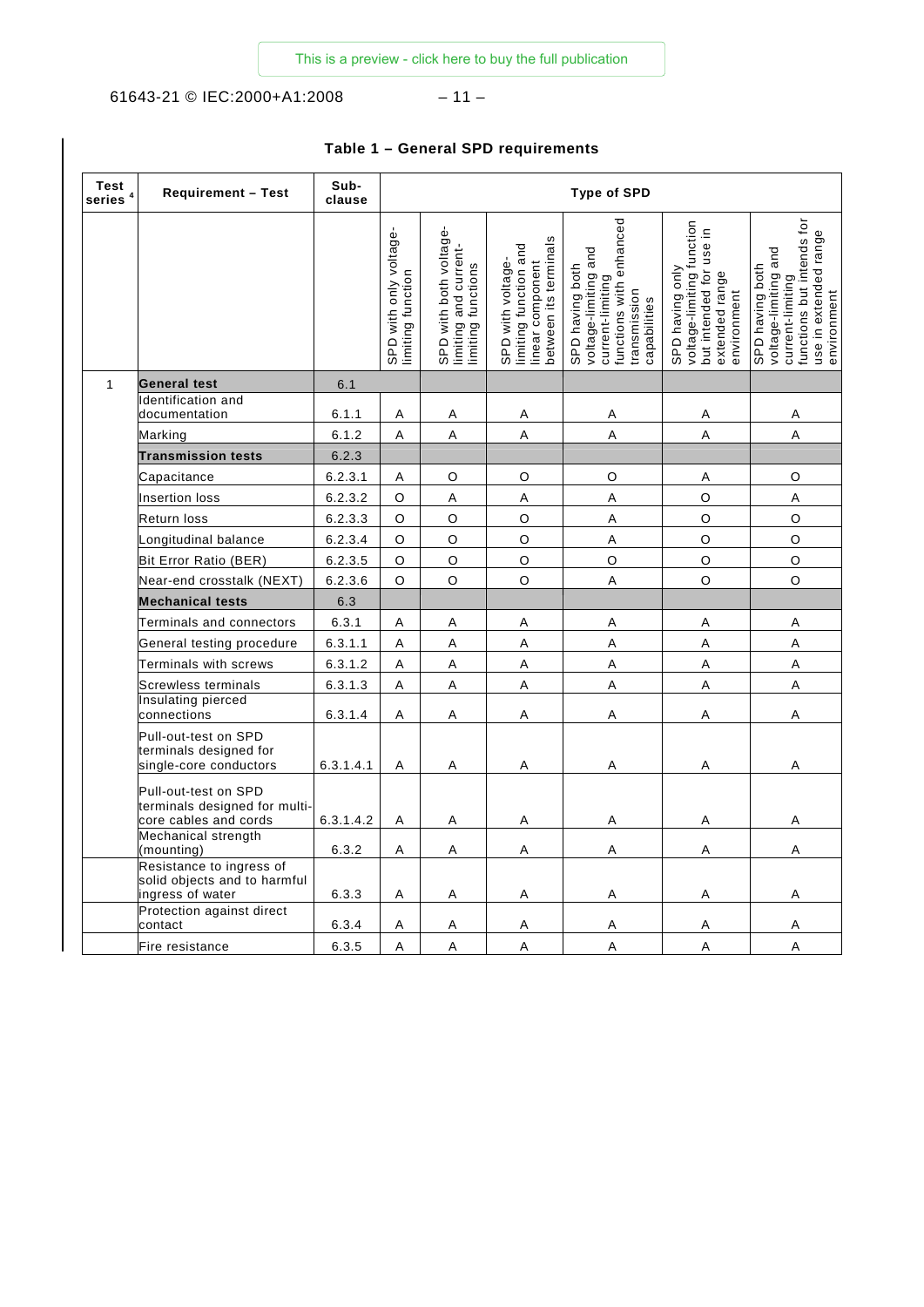## – 12 – 61643-21 © IEC:2000+A1:2008

| Table 1 (continued) |  |  |  |
|---------------------|--|--|--|
|---------------------|--|--|--|

| <b>Test</b><br>series <sup>4</sup> | <b>Requirement - Test</b>                                                                                  | Sub-<br>clause |                                             | <b>Type of SPD</b>                                                                         |                                                                                         |                                                                                                                        |                                                                                                          |                                                                                                                                  |  |  |
|------------------------------------|------------------------------------------------------------------------------------------------------------|----------------|---------------------------------------------|--------------------------------------------------------------------------------------------|-----------------------------------------------------------------------------------------|------------------------------------------------------------------------------------------------------------------------|----------------------------------------------------------------------------------------------------------|----------------------------------------------------------------------------------------------------------------------------------|--|--|
|                                    |                                                                                                            |                | SPD with only voltage-<br>limiting function | with both voltage-<br>SPD with both voltage<br>limiting and current-<br>limiting functions | between its terminals<br>SPD with voltage-<br>limiting function and<br>linear component | functions with enhanced<br>voltage-limiting and<br>SPD having both<br>current-limiting<br>transmission<br>capabilities | voltage-limiting function<br>but intended for use in<br>SPD having only<br>extended range<br>environment | current-limiting<br>functions but intends for<br>use in extended range<br>environment<br>voltage-limiting and<br>SPD having both |  |  |
|                                    | <b>Environmental tests</b>                                                                                 | 6.4            |                                             |                                                                                            |                                                                                         |                                                                                                                        |                                                                                                          |                                                                                                                                  |  |  |
|                                    | High temperature and<br>humidity endurance                                                                 | 6.4.1          | O                                           | O                                                                                          | O                                                                                       | O                                                                                                                      | Α                                                                                                        | Α                                                                                                                                |  |  |
|                                    | Environmental cycling with<br>impulse surges                                                               | 6.4.2          | O                                           | O                                                                                          | O                                                                                       | O                                                                                                                      | Α                                                                                                        | Α                                                                                                                                |  |  |
|                                    | Environmental cycling with<br>a.c. surges                                                                  | 6.4.3          | O                                           | O                                                                                          | O                                                                                       | O                                                                                                                      | Α                                                                                                        | Α                                                                                                                                |  |  |
| $\overline{2}$                     | <b>Voltage limiting tests</b>                                                                              | 6.2.1          |                                             |                                                                                            |                                                                                         |                                                                                                                        |                                                                                                          |                                                                                                                                  |  |  |
|                                    | Maximum continuous<br>operating voltage (Uc)                                                               | 6.2.1.1        | Α                                           | Α                                                                                          | Α                                                                                       | A                                                                                                                      | Α                                                                                                        | Α                                                                                                                                |  |  |
|                                    | Insulation resistance                                                                                      | 6.2.1.2        | A                                           | А                                                                                          | A                                                                                       | A                                                                                                                      | Α                                                                                                        | A                                                                                                                                |  |  |
|                                    | Impulse durability for<br>voltage limiting function 1                                                      | 6.2.1.6        | Α                                           | Α                                                                                          | Α                                                                                       | Α                                                                                                                      | Α                                                                                                        | A                                                                                                                                |  |  |
|                                    | Impulse-limiting voltage <sup>2</sup>                                                                      | 6.2.1.3        | Α                                           | A                                                                                          | Α                                                                                       | $\sf A$                                                                                                                | Α                                                                                                        | A                                                                                                                                |  |  |
|                                    | Impulse reset switching<br>types<br>AC durability for voltage                                              | 6.2.1.4        | Α                                           | $\mathsf A$                                                                                | A                                                                                       | $\mathsf A$                                                                                                            | Α                                                                                                        | A                                                                                                                                |  |  |
|                                    | limiting function <sup>1</sup>                                                                             | 6.2.1.5        | O                                           | $\circ$                                                                                    | $\circ$                                                                                 | $\circ$                                                                                                                | $\circ$                                                                                                  | $\circ$                                                                                                                          |  |  |
|                                    | Blind spot test multi stage<br><b>SPD</b>                                                                  | 6.2.1.8        | Α                                           | Α                                                                                          | Α                                                                                       | Α                                                                                                                      | Α                                                                                                        | A                                                                                                                                |  |  |
|                                    | Overstressed fault mode                                                                                    | 6.2.1.7        | Α                                           | Α                                                                                          | Α                                                                                       | $\sf A$                                                                                                                | А                                                                                                        | $\mathsf A$                                                                                                                      |  |  |
| 3                                  | <b>Current limiting tests</b>                                                                              | 6.2.2          |                                             |                                                                                            |                                                                                         |                                                                                                                        |                                                                                                          |                                                                                                                                  |  |  |
|                                    | Rated current                                                                                              | 6.2.2.1        | N.A.                                        | Α                                                                                          | Α                                                                                       | Α                                                                                                                      | N.A.                                                                                                     | Α                                                                                                                                |  |  |
|                                    | Series resistance                                                                                          | 6.2.2.2        | N.A.                                        | Α                                                                                          | Α                                                                                       | $\sf A$                                                                                                                | N.A.                                                                                                     | $\frac{A}{A^3}$                                                                                                                  |  |  |
|                                    | Current response time                                                                                      | 6.2.2.3        | N.A.                                        | Α                                                                                          | N.A.                                                                                    | $A^3$                                                                                                                  | N.A.                                                                                                     |                                                                                                                                  |  |  |
|                                    | Current reset time                                                                                         | 6.2.2.4        | N.A.                                        | $\overline{A}$                                                                             | N.A.                                                                                    | $A^3$                                                                                                                  | N.A.                                                                                                     | $A^3$                                                                                                                            |  |  |
|                                    | Maximum interrupting                                                                                       | 6.2.2.5        | N.A.                                        | Α                                                                                          | N.A.                                                                                    | $A^3$                                                                                                                  | N.A.                                                                                                     | $A^3$                                                                                                                            |  |  |
|                                    | voltage<br>Operating duty test                                                                             | 6.2.2.6        | N.A.                                        |                                                                                            | N.A.                                                                                    | $A^3$                                                                                                                  | N.A.                                                                                                     | $A^3$                                                                                                                            |  |  |
|                                    | AC durability for current<br>limiting function <sup>1</sup>                                                | 6.2.2.7        | N.A.                                        | Α<br>Α                                                                                     | N.A.                                                                                    | $A^3$                                                                                                                  | N.A.                                                                                                     | $A^3$                                                                                                                            |  |  |
|                                    | Impulse durability for<br>current limiting function <sup>1</sup>                                           | 6.2.2.8        | N.A.                                        |                                                                                            | N.A.                                                                                    | $A^3$                                                                                                                  | N.A.                                                                                                     | $A^3$                                                                                                                            |  |  |
| 4                                  | <b>Acceptance tests</b>                                                                                    | 6.5            | $\circ$                                     | A<br>$\mathsf O$                                                                           | $\mathsf O$                                                                             | $\mathsf O$                                                                                                            | $\circ$                                                                                                  | $\hbox{O}$                                                                                                                       |  |  |
| A                                  | Applicable.                                                                                                |                |                                             |                                                                                            |                                                                                         |                                                                                                                        |                                                                                                          |                                                                                                                                  |  |  |
| N.A.                               | Not applicable.                                                                                            |                |                                             |                                                                                            |                                                                                         |                                                                                                                        |                                                                                                          |                                                                                                                                  |  |  |
| O                                  | Optional.                                                                                                  |                |                                             |                                                                                            |                                                                                         |                                                                                                                        |                                                                                                          |                                                                                                                                  |  |  |
| 1                                  | For each category of test impulse a new set of samples can be used.                                        |                |                                             |                                                                                            |                                                                                         |                                                                                                                        |                                                                                                          |                                                                                                                                  |  |  |
| $\sqrt{2}$<br>$\mathbf 3$          | It is admissible to measure the impulse-limiting voltage 6.2.1.3 while testing impulse durability 4.2.1.6. |                |                                             |                                                                                            |                                                                                         |                                                                                                                        |                                                                                                          |                                                                                                                                  |  |  |
|                                    | Test not applicable if there is a linear component between its terminals.                                  |                |                                             |                                                                                            |                                                                                         |                                                                                                                        |                                                                                                          |                                                                                                                                  |  |  |

4 Each test series is carried out on three samples.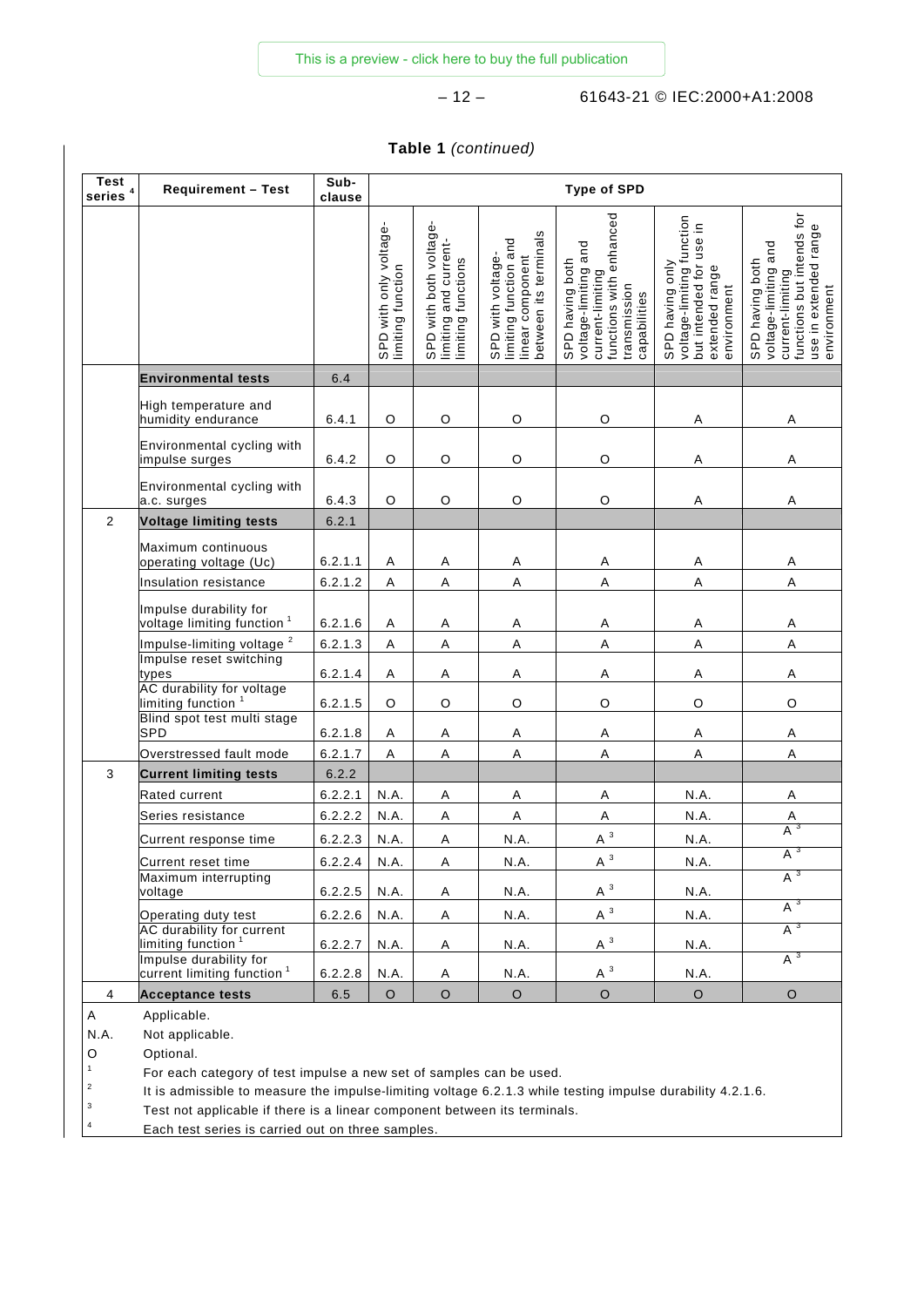<span id="page-12-0"></span> $61643-21$  © IEC:2000+A1:2008 – 13 –

#### **2 Normative references**

The following referenced documents are indispensable for the application of this document. For dated references, only the edition cited applies. For undated references, the latest edition of the referenced document (including any amendments) applies.

IEC 60050(702):1992, *International Electrotechnical Vocabulary – Chapter 702: Oscillations, signals and related devices*

IEC 60050(726):1982, *International Electrotechnical Vocabulary – Chapter 726: Transmission lines and waveguides*

IEC 60060-1:1989, *High-voltage test techniques – Part 1: General definitions and test requirements*

IEC 60068-2-30:1980, *Environmental testing – Part 2: Tests – Test Db and guidance: Damp heat, cyclic (12 + 12-hour cycle)*

IEC 60529, *Degrees of protection provided by enclosures (IP code)*

IEC 60695-2-1/1:1994, *Fire hazard testing – Part 2: Test methods – Section 1/sheet 1: Glowwire end-product test and guidance* 

IEC 60950:1999, *Safety of information technology equipment*

IEC 60999-1:1999, *Connecting devices – Electrical copper conductors – Safety requirements for screw-type and screwless-type clamping units – Part 1: General requirements and*  particular requirements for clamping units for conductors from 0,2 mm<sup>2</sup> up to 35 mm<sup>2</sup> *(included)*

IEC 61000-4-5, *Electromagnetic compatibility (EMC) – Part 4: Testing and measurement techniques – Section 5 – Surge immunity test*

IEC 61083-1, *Digital recorders for measurements in high voltage impulse tests – Part 1: Requirements for digital recorders*

IEC 61180-1:1992, *High-voltage test techniques for low-voltage equipment – Part 1: Definitions, test and procedure requirements*

IEC 61643-1, *Surge protective devices connected to low-voltage power distribution systems – Part 1: Performance requirements and testing methods* 

IEC 61643-22:2004, *Low-voltage surge protective devices – Part 22: Surge protection devices connected to telecommunications and signalling networks – Selection and application principles* 

ITU-T Recommendation K.30:1993, *Positive temperature coefficient (PTC) thermistors* 

ITU-T Recommendation K.55:2002, *Overvoltage and overcurrent requirements for insulation displacement connectors (IDC) terminations* 

ITU-T Recommendation K.65:2004, *Overvoltage and overcurrent requirements for termination modules with contacts for test ports or SPDs* 

ITU-T Recommendation O.9:1999, *Measuring arrangements to assess the degree of unbalance about earth*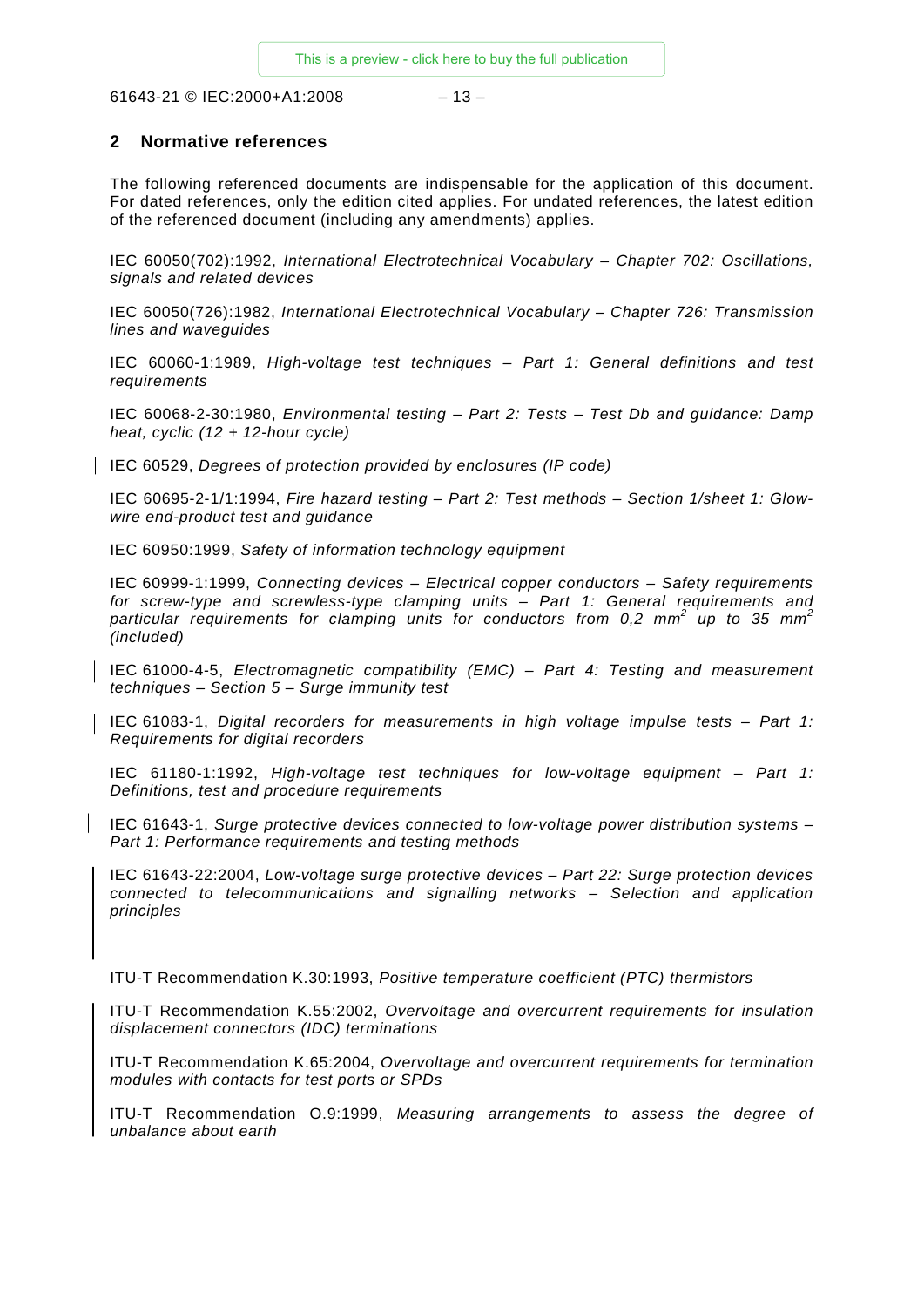$-64-$ 

61643-21 © CEI:2000+A1:2008

#### SOMMAIRE

| 1 |     |       |                                                            |  |
|---|-----|-------|------------------------------------------------------------|--|
|   | 1.1 |       |                                                            |  |
|   | 1.2 |       |                                                            |  |
|   | 1.3 |       |                                                            |  |
| 2 |     |       |                                                            |  |
| 3 |     |       |                                                            |  |
| 4 |     |       |                                                            |  |
|   | 4.1 |       |                                                            |  |
|   |     | 4.1.1 |                                                            |  |
|   |     | 4.1.2 |                                                            |  |
|   | 4.2 |       |                                                            |  |
|   | 4.3 |       |                                                            |  |
|   | 4.4 |       |                                                            |  |
| 5 |     |       |                                                            |  |
|   | 5.1 |       |                                                            |  |
|   |     | 5.1.1 |                                                            |  |
|   |     | 5.1.2 |                                                            |  |
|   | 5.2 |       |                                                            |  |
|   |     | 5.2.1 |                                                            |  |
|   |     | 5.2.2 |                                                            |  |
|   |     | 5.2.3 |                                                            |  |
|   | 5.3 |       |                                                            |  |
|   |     | 5.3.1 |                                                            |  |
|   |     | 5.3.2 |                                                            |  |
|   |     | 5.3.3 |                                                            |  |
|   |     | 5.3.4 |                                                            |  |
|   |     | 5.3.5 |                                                            |  |
|   | 5.4 |       |                                                            |  |
|   |     | 5.4.1 |                                                            |  |
|   |     | 5.4.2 |                                                            |  |
|   |     | 5.4.3 |                                                            |  |
| 6 |     |       |                                                            |  |
|   | 6.1 |       |                                                            |  |
|   |     | 6.1.1 |                                                            |  |
|   |     | 6.1.2 |                                                            |  |
|   | 6.2 |       |                                                            |  |
|   |     | 6.2.1 |                                                            |  |
|   |     | 6.2.2 |                                                            |  |
|   |     | 6.2.3 |                                                            |  |
|   | 6.3 |       |                                                            |  |
|   |     | 6.3.1 |                                                            |  |
|   |     | 6.3.2 |                                                            |  |
|   |     | 6.3.3 | Résistance à l'introduction de corps solides et d'eau  104 |  |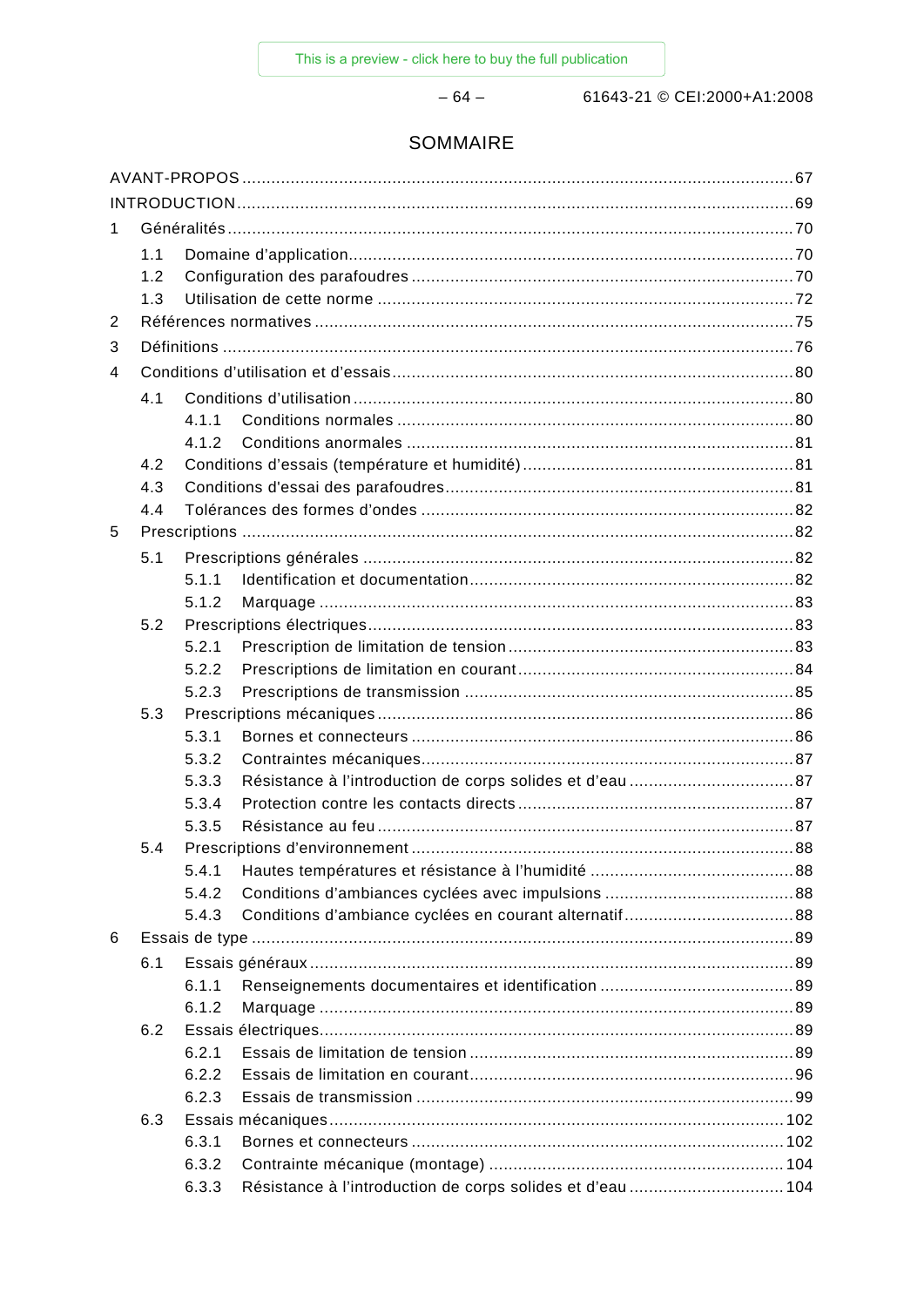|     | 61643-21 © CEI:2000+A1:2008<br>$-65-$                                                                                                                  |  |
|-----|--------------------------------------------------------------------------------------------------------------------------------------------------------|--|
|     | 6.3.4                                                                                                                                                  |  |
|     | 6.3.5                                                                                                                                                  |  |
| 6.4 |                                                                                                                                                        |  |
|     | 6.4.1                                                                                                                                                  |  |
|     | 6.4.2<br>Conditions d'ambiance cyclées avec impulsions transitoires  106                                                                               |  |
|     | Conditions d'ambiance cyclées avec chocs en courant alternatif 106<br>6.4.3                                                                            |  |
| 6.5 |                                                                                                                                                        |  |
|     | Annexe A (informative) Appareils n'ayant qu'une fonction de limitation en courant  121                                                                 |  |
|     |                                                                                                                                                        |  |
|     |                                                                                                                                                        |  |
|     |                                                                                                                                                        |  |
|     | Annexe E (informative) Détermination du courant conventionnel                                                                                          |  |
|     |                                                                                                                                                        |  |
|     |                                                                                                                                                        |  |
|     | Figure 16 - Exemples de parafoudres à lignes multiples à élément de protection commun92                                                                |  |
|     | Figure 2 – Circuit d'essai pour le temps de réamorçage en impulsion  108                                                                               |  |
|     | Figure 3 - Circuits d'essais pour l'endurance en courant alternatif et le mode                                                                         |  |
|     | Figure 4 - Circuit d'essai pour l'endurance aux impulsions et le mode de défaut                                                                        |  |
|     | Figure 5 – Circuit d'essai pour le courant assigné, résistance série, temps de réponse,<br>temps de réamorçage en courant, tension de coupure maximale |  |
|     |                                                                                                                                                        |  |
|     |                                                                                                                                                        |  |
|     |                                                                                                                                                        |  |
|     | Figure 9 - Circuit d'essai pour le facteur d'adaptation (en réflexion) 114                                                                             |  |
|     | Figure 10 - Circuit d'essai pour l'affaiblissement de conversion longitudinal  115                                                                     |  |
|     |                                                                                                                                                        |  |
|     |                                                                                                                                                        |  |
|     | Figure 13 - Circuit d'essai pour l'endurance aux hautes températures/humidités                                                                         |  |
|     | Figure 14 – Cycles A pour les essais de conditions d'ambiance avec un RH ≥ 90 %119                                                                     |  |
|     |                                                                                                                                                        |  |
|     | Figure A.1 – Configurations des parafoudres n'ayant que des composants de limitation                                                                   |  |
|     | Figure E.1 - Détermination du courant conventionnel de non-fonctionnement                                                                              |  |
|     | Figure E.2 - Détermination du courant conventionnel de non-fonctionnement                                                                              |  |
|     | Figure E.3 – Détermination du courant conventionnel de non-fonctionnement                                                                              |  |
|     | Figure E.4 - Détermination du courant conventionnel de non-fonctionnement                                                                              |  |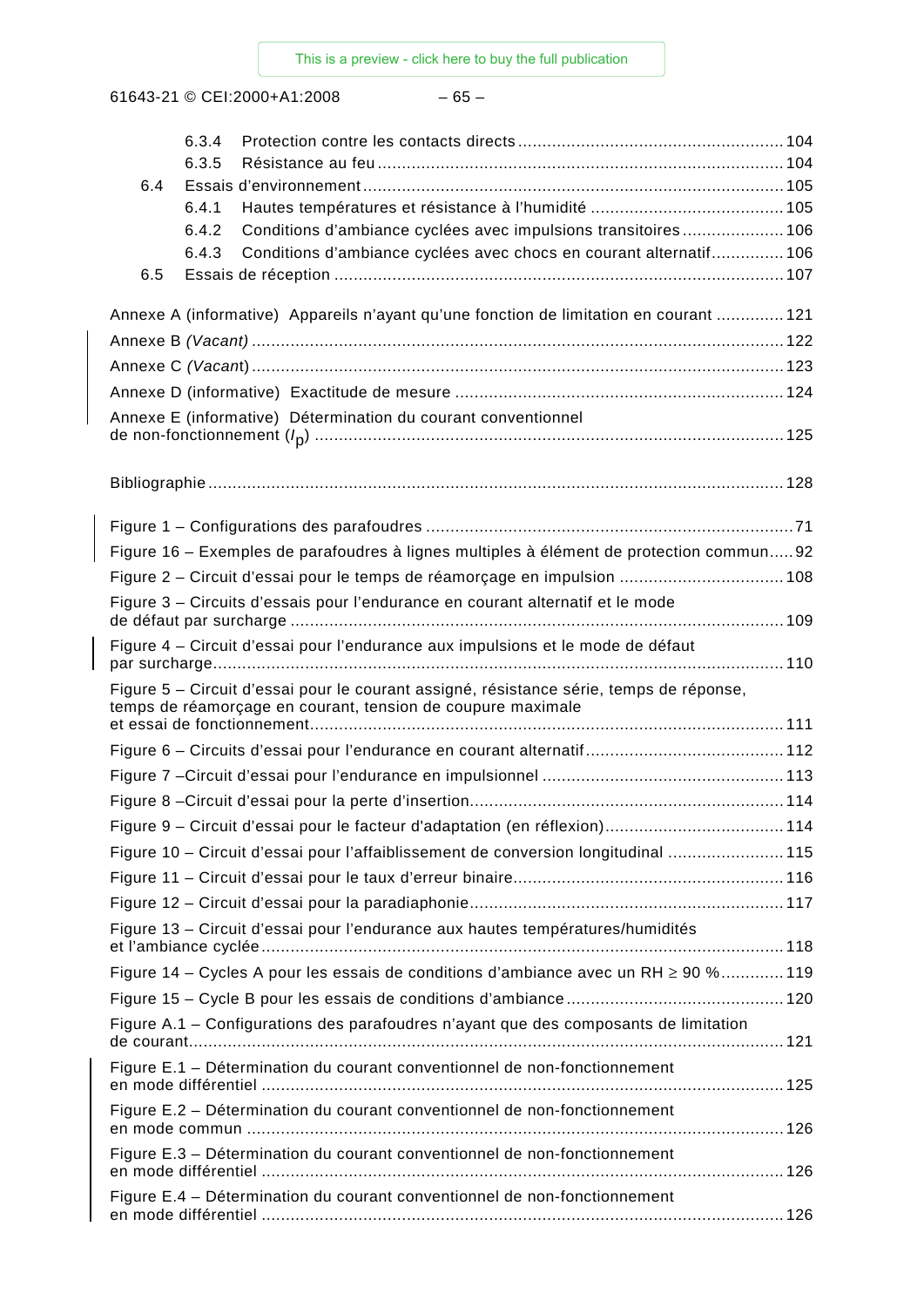– 66 – 61643-21 © CEI:2000+A1:2008

| Figure E.5 - Détermination du courant conventionnel de non-fonctionnement maximal    |  |
|--------------------------------------------------------------------------------------|--|
| Figure E.6 - Détermination du courant conventionnel de non-fonctionnement maximal    |  |
|                                                                                      |  |
|                                                                                      |  |
| Tableau 3 - Formes d'ondes de courant et de tension pour la tension de limitation    |  |
| Tableau 4 - Sources de tension et de courant, pour les essais de réamorçage          |  |
| Tableau 5 - Valeurs préférentielles du courant pour l'essai d'endurance              |  |
|                                                                                      |  |
| Tableau 7 - Valeurs préférentielles, pour le courant d'essai de fonctionnement  98   |  |
|                                                                                      |  |
|                                                                                      |  |
|                                                                                      |  |
| Tableau 11 - Valeurs d'impédances pour l'essai d'affaiblissement                     |  |
|                                                                                      |  |
| Tableau 13 - Sections connectables de conducteurs en cuivre, pour des bornes à vis   |  |
|                                                                                      |  |
| Tableau 15 – Valeurs préférentielles de périodes pour l'essai de hautes températures |  |
| Tableau 16 – Valeurs préférentielles des temps et températures                       |  |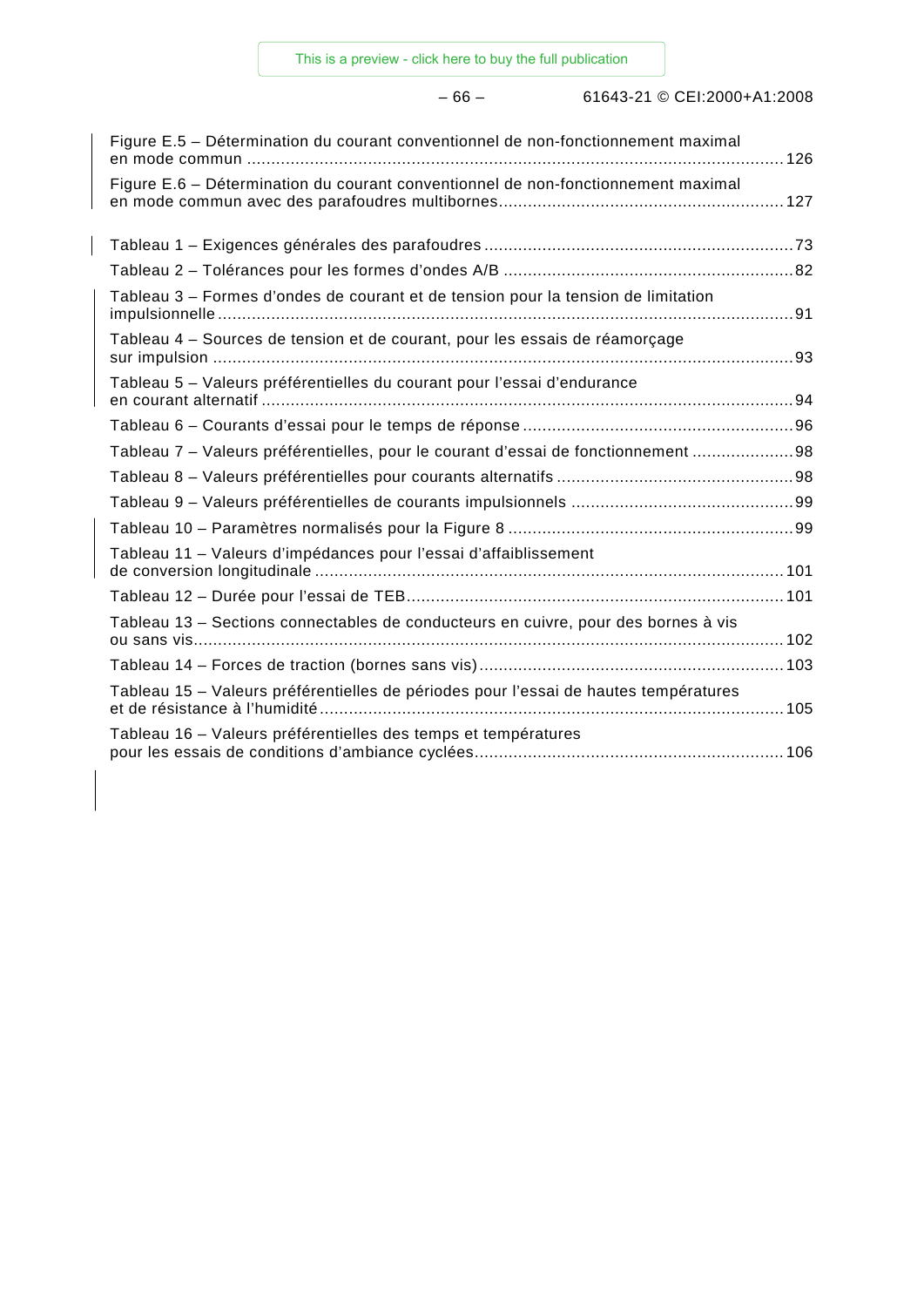<span id="page-16-0"></span> $61643-21$  © CEI:2000+A1:2008 – 67 –

#### COMMISSION ÉLECTROTECHNIQUE INTERNATIONALE ––––––––––––––

#### **PARAFOUDRES BASSE TENSION –**

#### **Partie 21: Parafoudres connectés aux réseaux de signaux et de télécommunications – Prescriptions de fonctionnement et méthodes d'essais**

#### AVANT-PROPOS

- 1) La Commission Electrotechnique Internationale (CEI) est une organisation mondiale de normalisation composée de l'ensemble des comités électrotechniques nationaux (Comités nationaux de la CEI). La CEI a pour objet de favoriser la coopération internationale pour toutes les questions de normalisation dans les domaines de l'électricité et de l'électronique. A cet effet, la CEI – entre autres activités – publie des Normes internationales, des Spécifications techniques, des Rapports techniques, des Spécifications accessibles au public (PAS) et des Guides (ci-après dénommés "Publication(s) de la CEI"). Leur élaboration est confiée à des comités d'études, aux travaux desquels tout Comité national intéressé par le sujet traité peut participer. Les organisations internationales, gouvernementales et non gouvernementales, en liaison avec la CEI, participent également aux travaux. La CEI collabore étroitement avec l'Organisation Internationale de Normalisation (ISO), selon des conditions fixées par accord entre les deux organisations.
- 2) Les décisions ou accords officiels de la CEI concernant les questions techniques représentent, dans la mesure du possible, un accord international sur les sujets étudiés, étant donné que les Comités nationaux de la CEI intéressés sont représentés dans chaque comité d'études.
- 3) Les Publications de la CEI se présentent sous la forme de recommandations internationales et sont agréées comme telles par les Comités nationaux de la CEI. Tous les efforts raisonnables sont entrepris afin que la CEI s'assure de l'exactitude du contenu technique de ses publications; la CEI ne peut pas être tenue responsable de l'éventuelle mauvaise utilisation ou interprétation qui en est faite par un quelconque utilisateur final.
- 4) Dans le but d'encourager l'uniformité internationale, les Comités nationaux de la CEI s'engagent, dans toute la mesure possible, à appliquer de façon transparente les Publications de la CEI dans leurs publications nationales et régionales. Toutes divergences entre toutes Publications de la CEI et toutes publications nationales ou régionales correspondantes doivent être indiquées en termes clairs dans ces dernières.
- 5) La CEI n'a prévu aucune procédure de marquage valant indication d'approbation et n'engage pas sa responsabilité pour les équipements déclarés conformes à une de ses Publications.
- 6) Tous les utilisateurs doivent s'assurer qu'ils sont en possession de la dernière édition de cette publication.
- 7) Aucune responsabilité ne doit être imputée à la CEI, à ses administrateurs, employés, auxiliaires ou mandataires, y compris ses experts particuliers et les membres de ses comités d'études et des Comités nationaux de la CEI, pour tout préjudice causé en cas de dommages corporels et matériels, ou de tout autre dommage de quelque nature que ce soit, directe ou indirecte, ou pour supporter les coûts (y compris les frais de justice) et les dépenses découlant de la publication ou de l'utilisation de cette Publication de la CEI ou de toute autre Publication de la CEI, ou au crédit qui lui est accordé.
- 8) L'attention est attirée sur les références normatives citées dans cette publication. L'utilisation de publications référencées est obligatoire pour une application correcte de la présente publication.
- 9) L'attention est attirée sur le fait que certains des éléments de la présente Publication de la CEI peuvent faire l'objet de droits de propriété intellectuelle ou de droits analogues. La CEI ne saurait être tenue pour responsable de ne pas avoir identifié de tels droits de propriété et de ne pas avoir signalé leur existence.

La Norme internationale CEI 61643-21 a été établie par le sous-comité 37A: Dispositifs de protection basse tension contre les surtensions, du comité d'études 37 de la CEI: Parafoudres.

Cette version consolidée de la CEI 61643-21 comprend la première édition (2000) [documents 37A/101/FDIS et 37A/104/RVD], son amendement 1 (2008) [documents 37A/200/FDIS et 37A/201/RVD] et son corrigendum de mars 2001.

Le contenu technique de cette version consolidée est donc identique à celui de l'édition de base et à son amendement; cette version a été préparée par commodité pour l'utilisateur.

Elle porte le numéro d'édition 1.1.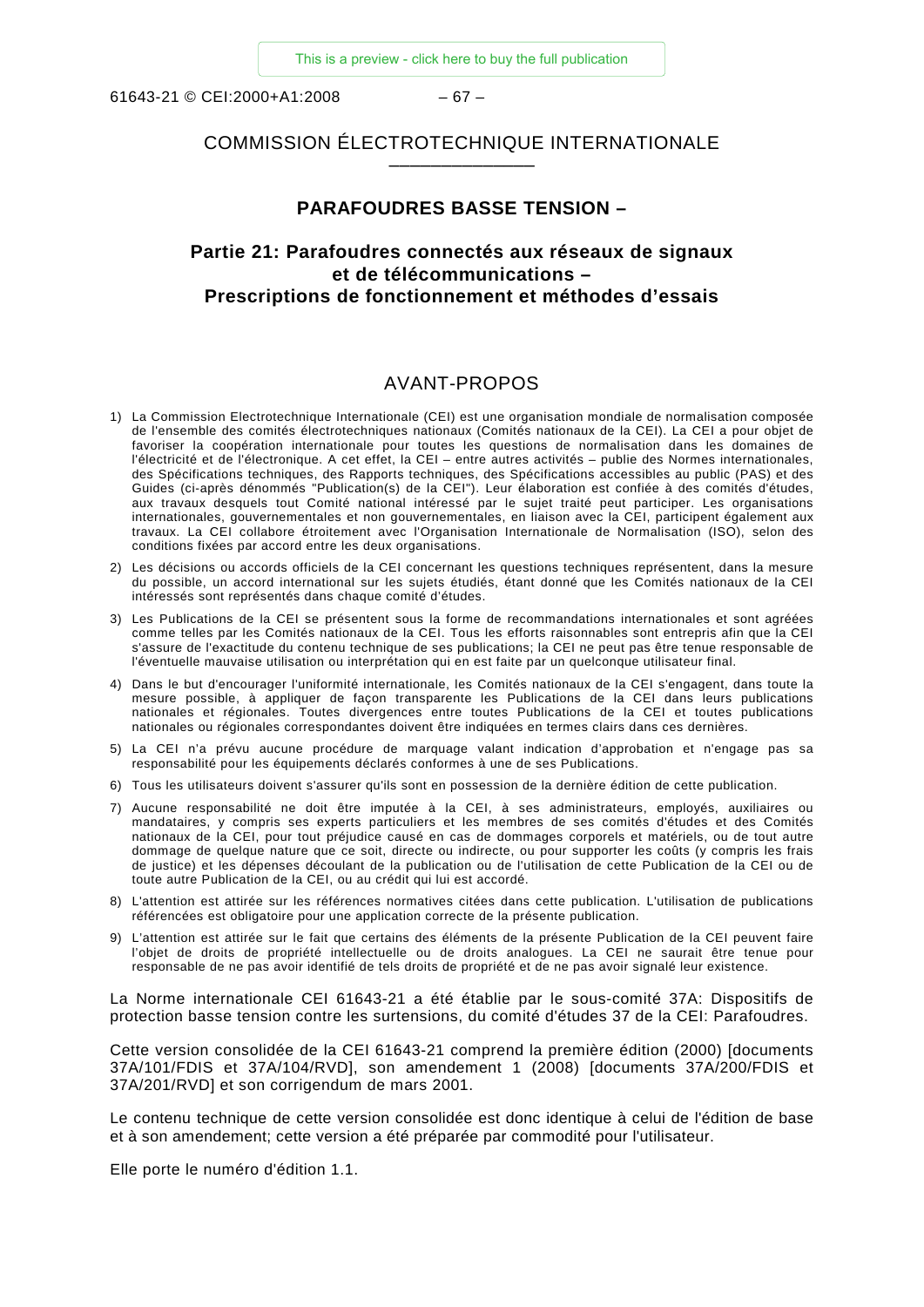– 68 – 61643-21 © CEI:2000+A1:2008

Une ligne verticale dans la marge indique où la publication de base a été modifiée par l'amendement 1.

Le comité a décidé que le contenu de la publication de base et de ses amendements ne sera pas modifié avant la date de maintenance indiquée sur le site web de la CEI sous "http://webstore.iec.ch" dans les données relatives à la publication recherchée. A cette date, la publication sera

- reconduite,
- supprimée,
- remplacée par une édition révisée, ou
- amendée.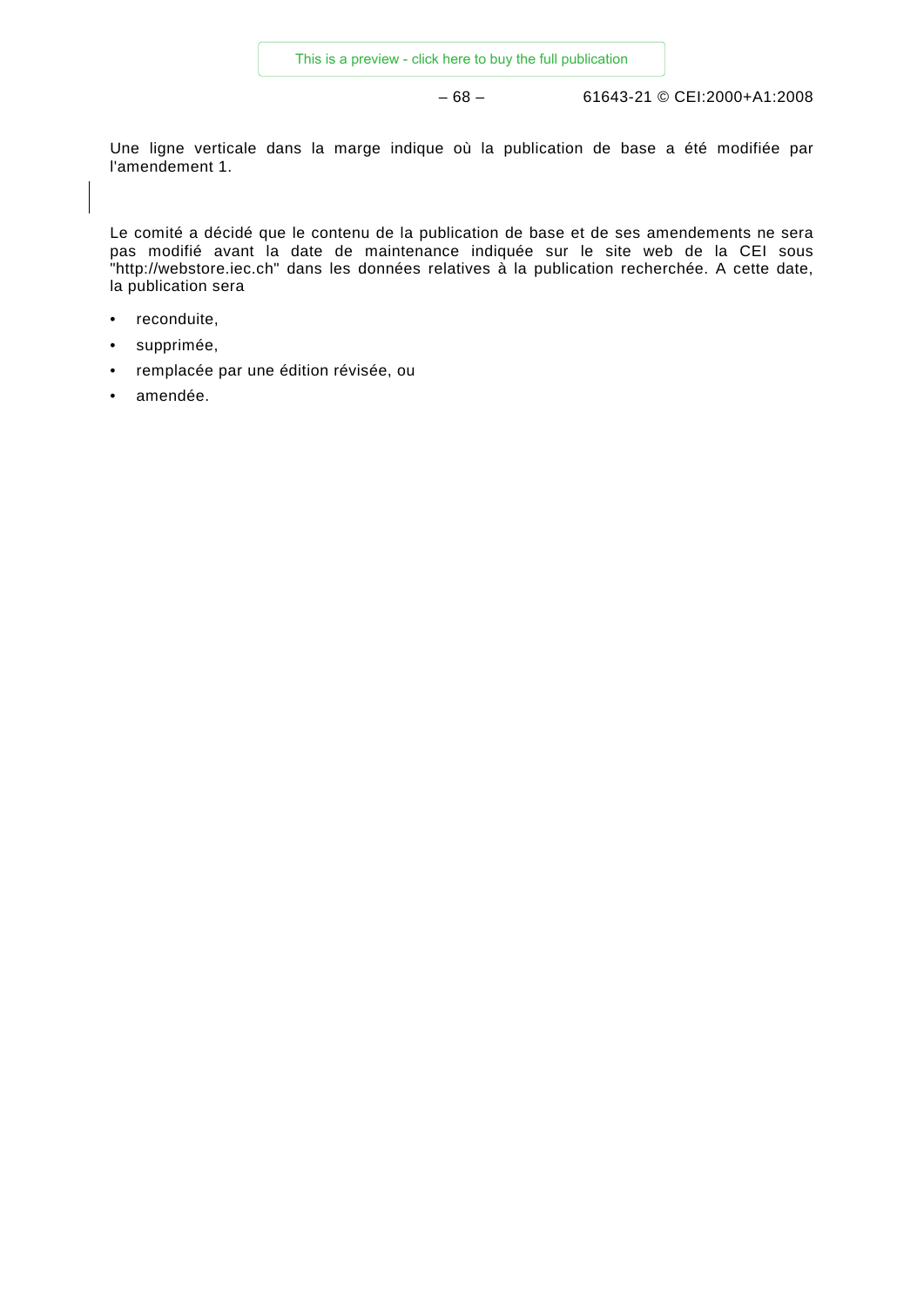<span id="page-18-0"></span> $61643-21$  © CEI:2000+A1:2008 – 69 –

#### INTRODUCTION

La présente Norme internationale se propose de répertorier les exigences relatives aux dispositifs de protection contre les surtensions, appelés parafoudres et utilisés dans la protection des systèmes de télécommunications et de transmission de signaux, par exemple données, voix et circuits d'alarme en basse tension. Tous ces systèmes peuvent être exposés aux effets de la foudre et aux défauts des réseaux de distribution d'énergie électrique, soit par contact direct, soit par induction. Ces effets peuvent soumettre le système à des surtensions et/ou des surintensités, dont les niveaux sont suffisamment hauts pour l'endommager. Les parafoudres sont construits pour procurer une protection contre les surtensions et éventuellement les surintensités dues à la foudre et aux défauts des lignes de distribution d'énergie. Cette norme décrit les essais et les exigences définissant des méthodes pour tester les parafoudres et déterminer leurs performances.

Les parafoudres, concernés par cette norme internationale, peuvent comporter des composants de protection contre les surtensions seulement ou une combinaison de composants de protection contre les surtensions et contre les surintensités. Les protections, contenant seulement des composants contre les surintensités, ne sont pas concernées par la présente norme. Cependant, des dispositifs, n'ayant que des composants de protection contre les surintensités, sont couverts par l'annexe A.

Un parafoudre peut contenir plusieurs composants de protection contre les surtensions et contre les surintensités. Tous les parafoudres sont essayés, comme une «boîte noire», à savoir que c'est le nombre de bornes du parafoudre qui détermine la procédure d'essai et non pas le nombre de composants du parafoudre. Les configurations des parafoudres sont décrites en 1.2. Pour les parafoudres à lignes multiples, chaque ligne peut être essayée indépendamment des autres, mais il peut apparaître aussi le besoin d'essayer toutes les lignes simultanément.

Cette norme concerne une large gamme de conditions d'essais et d'exigences ; l'utilisation de certaines d'entre elles est à la discrétion de l'utilisateur. La façon d'utiliser cette norme en fonction des différents modèles de parafoudres est décrite en 1.3. Bien qu'il s'agisse d'une norme de performances et que certaines qualités soient exigées des parafoudres, les taux d'échec et leur interprétation sont du ressort de l'utilisateur. La sélection et les principes d'application sont traités dans la CEI 61643-22.

S'il est admis que le parafoudre n'a qu'un seul composant, il faut qu'il respecte les prescriptions de la norme correspondante ainsi que celles de la présente norme.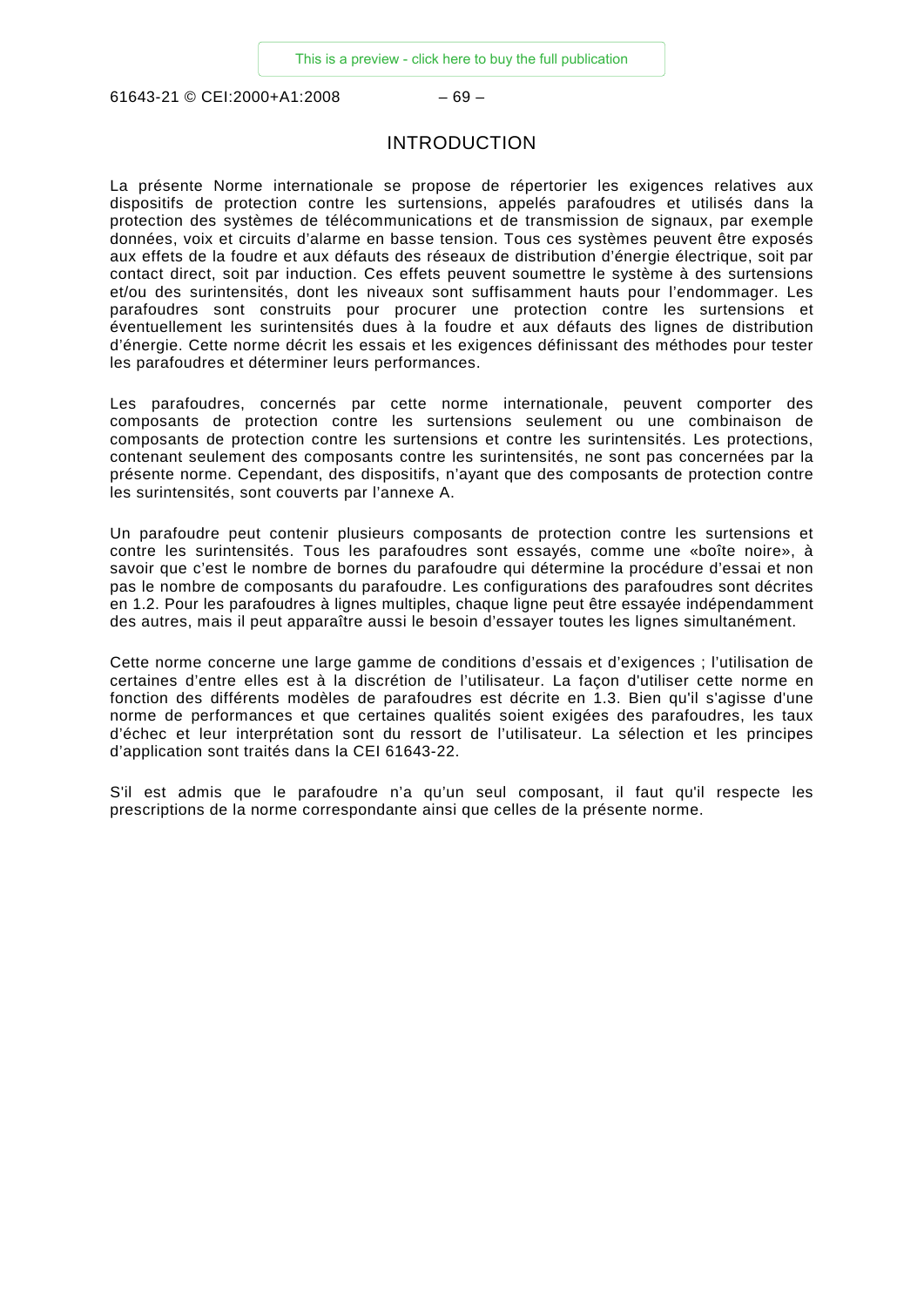$-70 - 61643 - 21 \odot \text{CE}$  : 2000+A1:2008

#### **PARAFOUDRES BASSE TENSION –**

#### <span id="page-19-0"></span>**Partie 21: Parafoudres connectés aux réseaux de signaux et de télécommunications – Prescriptions de fonctionnement et méthodes d'essais**

#### **1 Généralités**

#### **1.1 Domaine d'application**

La présente Norme internationale est applicable aux dispositifs de protection (parafoudres) contre les effets directs et indirects de la foudre ou des autres surtensions transitoires, pour les réseaux de télécommunications et de transmission de signaux.

Ces parafoudres sont destinés à protéger les équipements électroniques modernes, connectés aux réseaux de télécommunications et de transmission de signaux, ayant une tension nominale de fonctionnement jusqu'à 1 000 V (efficace) en courant alternatif et 1 500 V en courant continu.

#### **1.2 Configuration des parafoudres**

Les configurations des parafoudres décrites dans cette norme sont représentées à la figure 1. Chaque configuration de parafoudre est composée d'un ou de plusieurs composants limiteurs de tension et peut inclure des composants limiteurs de courant.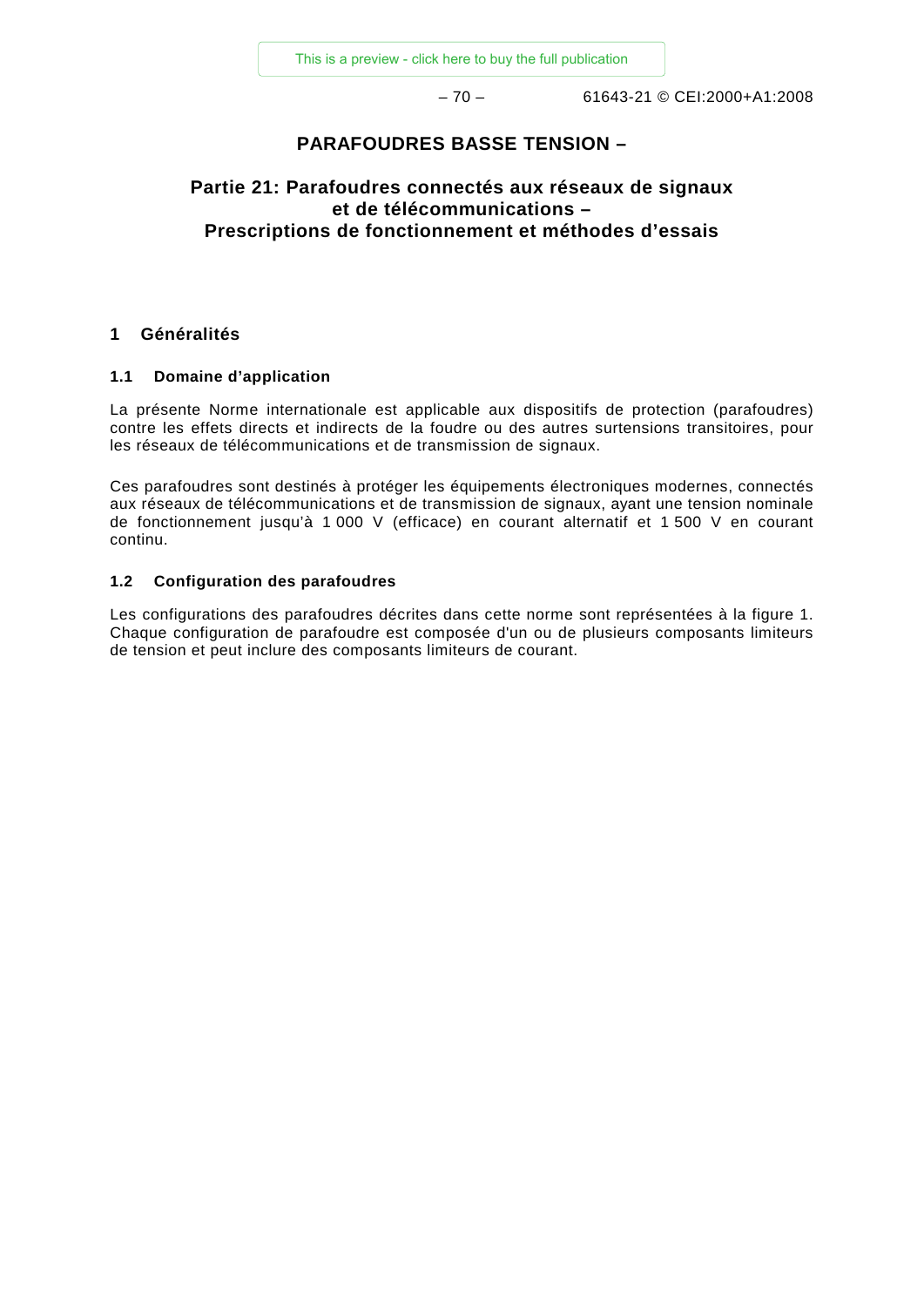<span id="page-20-0"></span>61643-21 © CEI:2000+A1:2008 – 71 –











SPD (V, I)  $X10$  on  $\overline{\phantom{0}}$  o  $Y1$ 

X2 Y2

C

 $\varphi$ 

*IEC 553/08* 



Figure 1d – Parafoudre à 4 bornes Figure 1e – Parafoudre à 5 bornes



a La borne commune C peut ne pas exister.

**Figure 1f – Parafoudre multibornes** 

#### **Légende**

| V    | composant limiteur de tension                                                                                |
|------|--------------------------------------------------------------------------------------------------------------|
| V, I | composants limiteurs de tension ou combinaison de composants limiteurs de tension et limiteurs de<br>courant |
|      | X1, X2Xn bornes de lignes                                                                                    |
|      | Y1, Y2Yn bornes de lignes protégées                                                                          |
| C    | borne commune                                                                                                |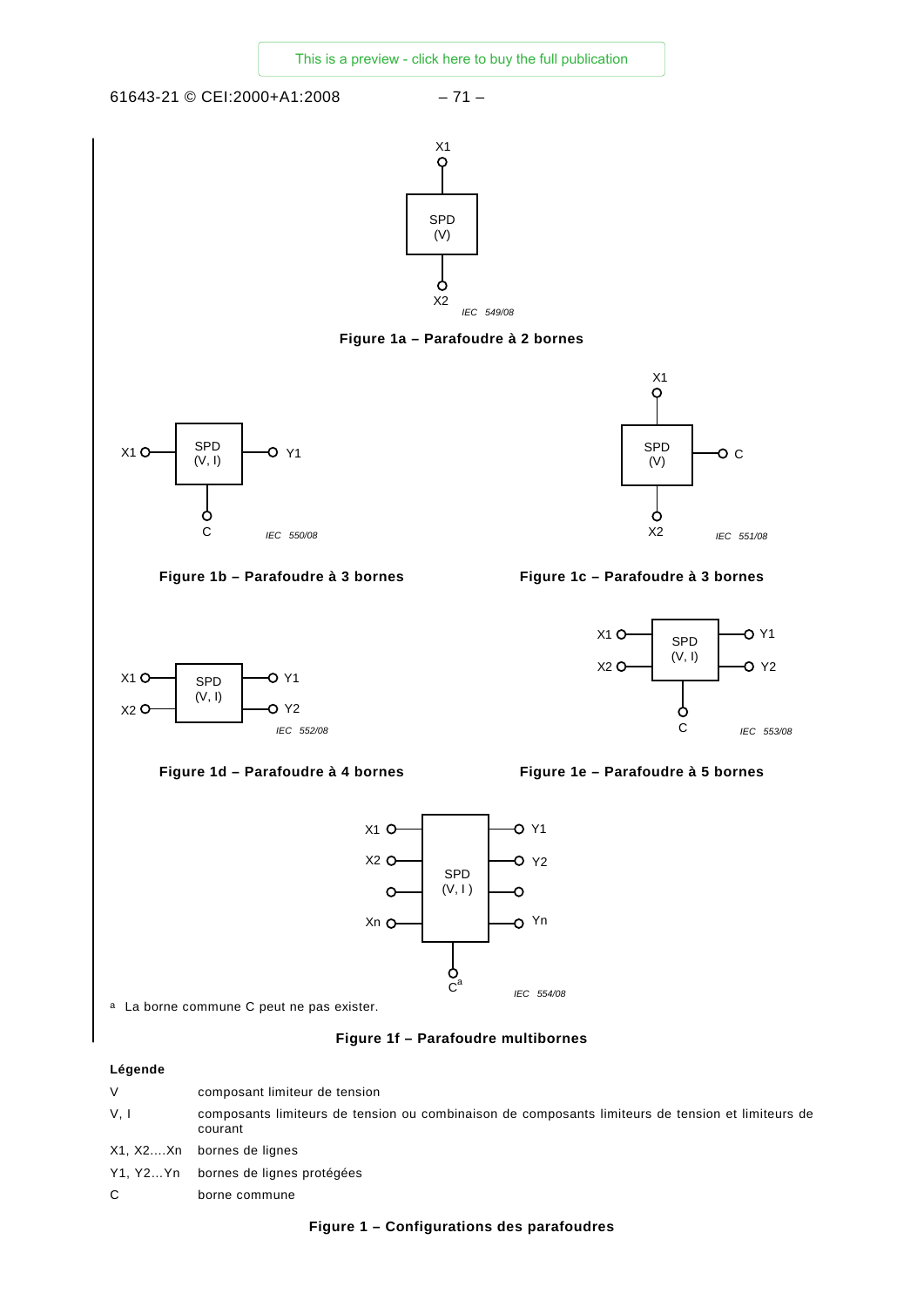– 72 – 61643-21 © CEI:2000+A1:2008

#### <span id="page-21-0"></span>**1.3 Utilisation de cette norme**

Cette norme traite de 2 types fondamentaux de parafoudres.

Le premier type contient au moins un composant limiteur de tension et ne contient aucun composant limiteur de courant à l'intérieur du parafoudre. Toutes les configurations de parafoudres de la figure 1 lui sont applicables. Ce type de parafoudre doit satisfaire aux exigences de 5.1, 5.2.1 et 5.3 (voir tableau 1). Cependant, si un parafoudre contient un composant linéaire entre les bornes de lignes et les bornes de lignes protégées – comme aux figures 1b, 1d, 1e et 1f, il doit aussi satisfaire aux exigences applicables du 5.2.2.

Le deuxième type contient à la fois des composants limiteurs de tension et des composants limiteurs de courant à l'intérieur du parafoudre. Les configurations de parafoudres des figures 1b, 1d, 1e et 1f lui sont applicables. Ce type de parafoudre doit satisfaire au moins aux exigences de 5.1, 5.2.1, 5.2.2 et 5.3 (voir tableau 1). Les configurations de parafoudres ne contenant que des composants limiteurs de courant sont données à l'annexe A.

Il se peut que les parafoudres aient à satisfaire à d'autres exigences, selon leurs applications. Ces exigences supplémentaires sont décrites en 5.2.3 et en 5.4 (voir tableau 1).

Le Paragraphe 5.2.3 traite de quelques essais de transmission auxquels les parafoudres peuvent avoir à se conformer, selon leurs applications en télécommunications ou en transmission de signaux. Ainsi, une sélection des essais de transmission applicables doit être faite selon 5.2.3, en fonction des objectifs d'application des parafoudres. Le Tableau 1 donne des lignes directrices pour choisir les essais de transmission applicables.

Le paragraphe 5.4 traite des exigences d'environnement, seulement quand les parafoudres sont destinés à une utilisation dans des conditions ambiantes non déterminées, telles que décrites en 4.1. Les parafoudres doivent satisfaire à ces exigences, après accord entre l'utilisateur et le fabricant. Le tableau 1 indique des exemples d'exigences que chaque type de parafoudre doit satisfaire.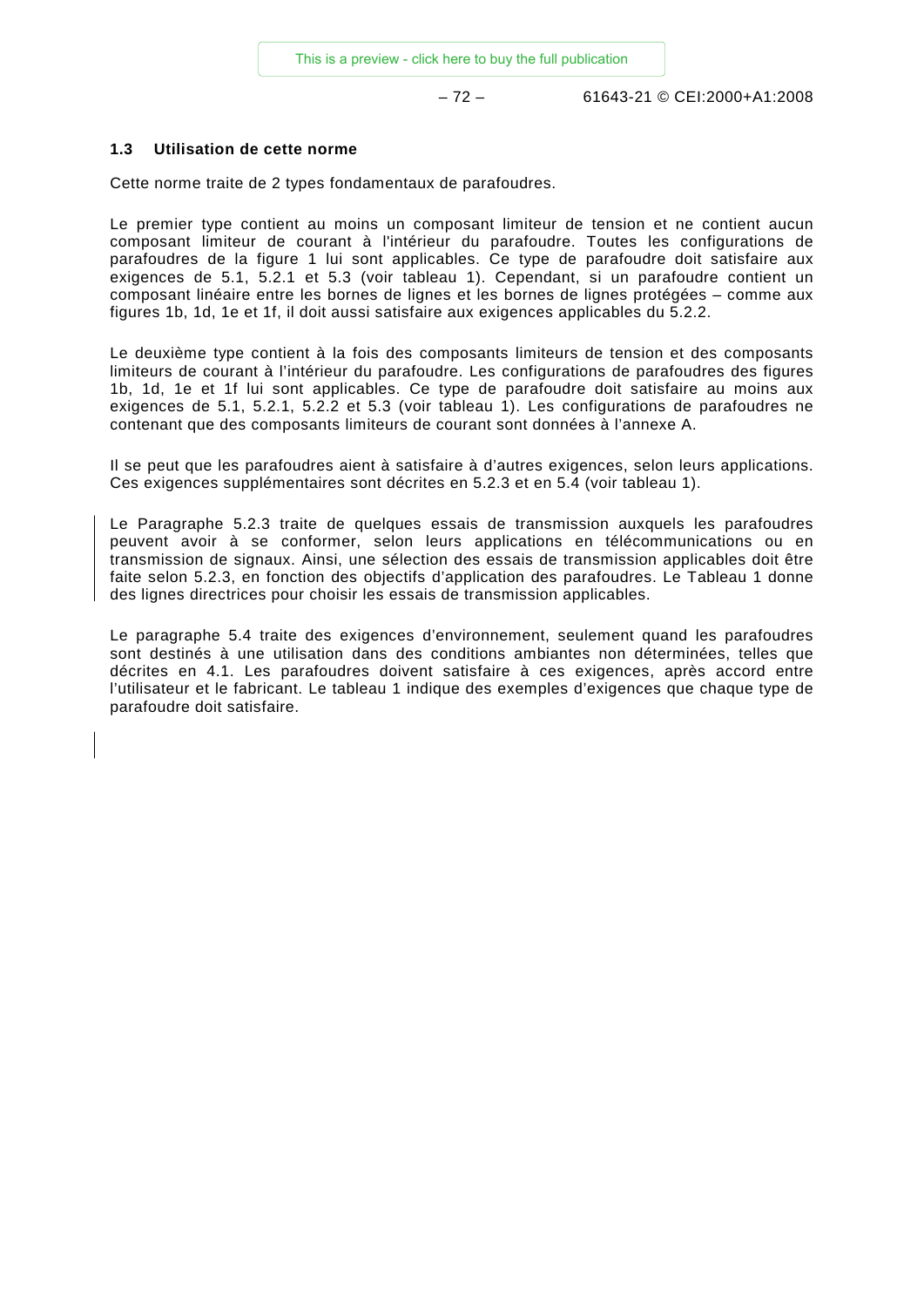<span id="page-22-0"></span>61643-21 © CEI:2000+A1:2008 – 73 –

| Série<br>d'essai | Exigence - Essai                                                                               | Paragraphe | Type de parafoudre                |                                                 |                                                                                                                     |                                                                                                                   |                                                                                                |                                                                                                                 |
|------------------|------------------------------------------------------------------------------------------------|------------|-----------------------------------|-------------------------------------------------|---------------------------------------------------------------------------------------------------------------------|-------------------------------------------------------------------------------------------------------------------|------------------------------------------------------------------------------------------------|-----------------------------------------------------------------------------------------------------------------|
|                  |                                                                                                |            | Parafoudre limiteur de<br>tension | Parafoudre limiteur de<br>tension et de courant | $\frac{\text{e}}{\text{d}}$<br>Parafoudre limiteur<br>tension et ayant un<br>composant linéaire<br>entre ses bornes | Parafoudre limiteur de<br>courant et ayant des<br>bornes à capacités de<br>tension et limiteur de<br>transmission | tension, mais destiné à<br>Parafoudre limiteur de<br>conditions étendues<br>un environnement à | Parafoudre limiteur de<br>tension et de courant,<br>conditions étendues<br>mais destiné à un<br>environnement à |
| $\mathbf{1}$     | Essais généraux                                                                                | 6.1        |                                   |                                                 |                                                                                                                     |                                                                                                                   |                                                                                                |                                                                                                                 |
|                  | Identification et<br>documentation                                                             | 6.1.1      | Α                                 | Α                                               | Α                                                                                                                   | Α                                                                                                                 | Α                                                                                              | Α                                                                                                               |
|                  | Marquage                                                                                       | 6.1.2      | Α                                 | A                                               | $\sf A$                                                                                                             | A                                                                                                                 | Α                                                                                              | A                                                                                                               |
|                  | <b>Essais de transmission</b>                                                                  | 6.2.3      |                                   |                                                 |                                                                                                                     |                                                                                                                   |                                                                                                |                                                                                                                 |
|                  | Capacité                                                                                       | 6.2.3.1    | Α                                 | $\circ$                                         | $\circ$                                                                                                             | $\circ$                                                                                                           | Α                                                                                              | $\circ$                                                                                                         |
|                  | Perte d'insertion (ou<br>affaiblissement)                                                      | 6.2.3.2    | O                                 | Α                                               | Α                                                                                                                   | Α                                                                                                                 | O                                                                                              | Α                                                                                                               |
|                  | Facteur d'adaptation                                                                           | 6.2.3.3    | O                                 | $\circ$                                         | $\circ$                                                                                                             | A                                                                                                                 | O                                                                                              | $\circ$                                                                                                         |
|                  | Affaiblissement de<br>conversion longitudinal<br>(ACL)                                         | 6.2.3.4    | O                                 | O                                               | O                                                                                                                   | $\mathsf A$                                                                                                       | O                                                                                              | $\mathsf O$                                                                                                     |
|                  | Taux d'erreur binaire<br>TEB)                                                                  | 6.2.3.5    | O                                 | O                                               | O                                                                                                                   | $\circ$                                                                                                           | O                                                                                              | O                                                                                                               |
|                  | Paradiaphonie                                                                                  | 6.2.3.6    | O                                 | $\circ$                                         | $\circ$                                                                                                             | A                                                                                                                 | $\circ$                                                                                        | O                                                                                                               |
|                  | Essais mécaniques                                                                              | 6.3        |                                   |                                                 |                                                                                                                     |                                                                                                                   |                                                                                                |                                                                                                                 |
|                  | Bornes et connecteurs                                                                          | 6.3.1      | Α                                 | Α                                               | Α                                                                                                                   | A                                                                                                                 | $\mathsf A$                                                                                    | A                                                                                                               |
|                  | Procédure générale<br>d'essai                                                                  | 6.3.1.1    | Α                                 | Α                                               | Α                                                                                                                   | Α                                                                                                                 | Α                                                                                              | Α                                                                                                               |
|                  | Bornes à vis                                                                                   | 6.3.1.2    | Α                                 | A                                               | A                                                                                                                   | A                                                                                                                 | $\mathsf A$                                                                                    | A                                                                                                               |
|                  | Bornes sans vis                                                                                | 6.3.1.3    | Α                                 | $\overline{A}$                                  | A                                                                                                                   | A                                                                                                                 | A                                                                                              | A                                                                                                               |
|                  | Connexions à perçage<br>d'isolant                                                              | 6.3.1.4    | Α                                 | Α                                               | Α                                                                                                                   | $\mathsf A$                                                                                                       | A                                                                                              | A                                                                                                               |
|                  | Essai de traction pour des<br>bornes de parafoudres à<br>monoconducteurs                       | 6.3.1.4.1  | Α                                 | Α                                               | Α                                                                                                                   | A                                                                                                                 | Α                                                                                              | A                                                                                                               |
|                  | Essai de traction pour des<br>parafoudres conçus pour<br>des câbles<br>multiconducteurs et des |            |                                   |                                                 |                                                                                                                     |                                                                                                                   |                                                                                                |                                                                                                                 |
|                  | cordons                                                                                        | 6.3.1.4.2  | Α                                 | Α                                               | A                                                                                                                   | Α                                                                                                                 | A                                                                                              | Α                                                                                                               |
|                  | Contrainte mécanique<br>(montage)                                                              | 6.3.2      | Α                                 | Α                                               | Α                                                                                                                   | Α                                                                                                                 | $\mathsf A$                                                                                    | Α                                                                                                               |

#### **Tableau 1 – Exigences générales des parafoudres**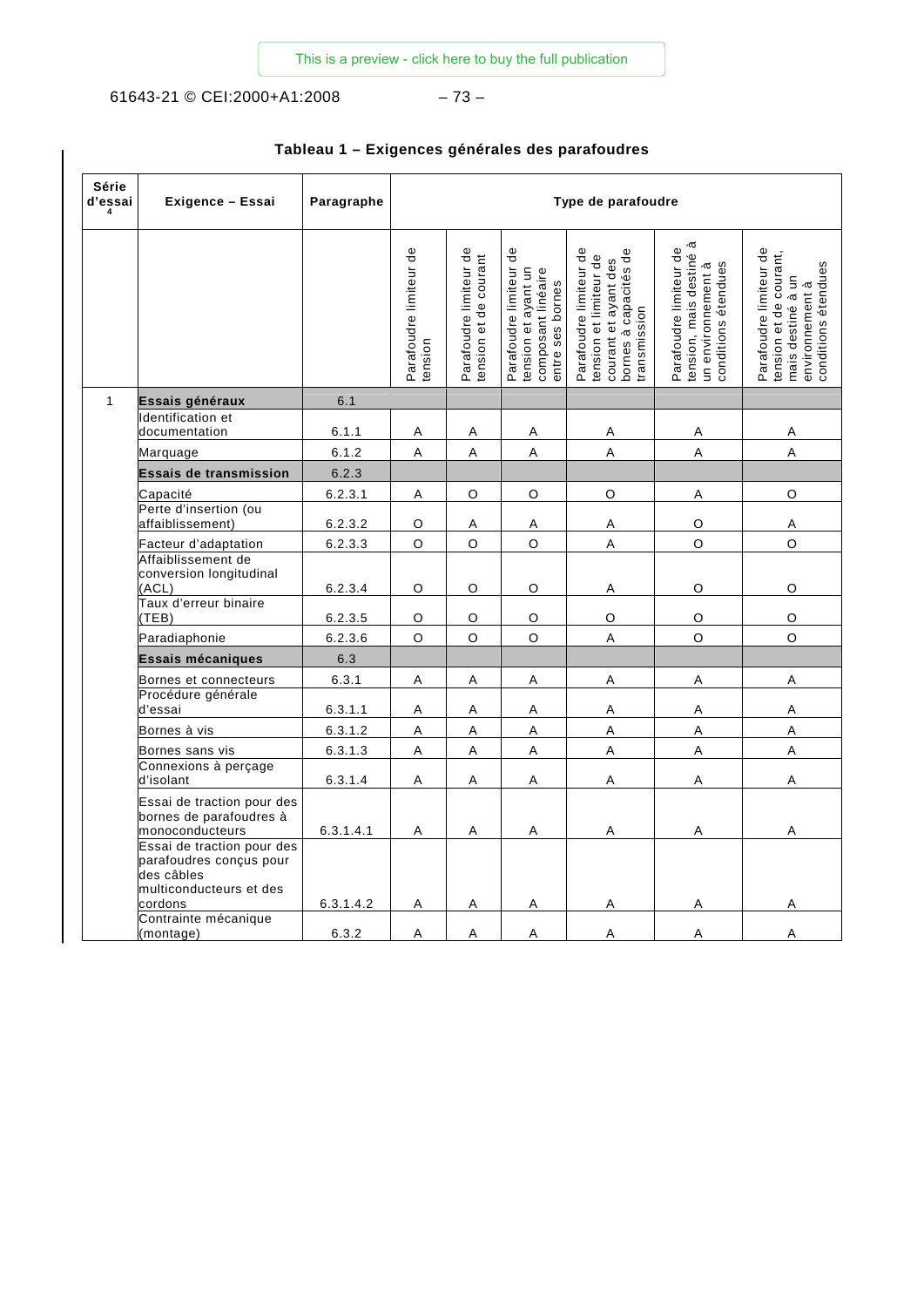#### – 74 – 61643-21 © CEI:2000+A1:2008

**Tableau 1** *(suite)*

| Série<br>d'essai | Exigence - Essai                                                                   | Paragraphe         | Type de parafoudre                |                                                 |                                                                                         |                                                                                                                   |                                                                                                |                                                                                                                 |
|------------------|------------------------------------------------------------------------------------|--------------------|-----------------------------------|-------------------------------------------------|-----------------------------------------------------------------------------------------|-------------------------------------------------------------------------------------------------------------------|------------------------------------------------------------------------------------------------|-----------------------------------------------------------------------------------------------------------------|
|                  |                                                                                    |                    | Parafoudre limiteur de<br>tension | Parafoudre limiteur de<br>tension et de courant | Parafoudre limiteur de<br>tension et ayant un<br>composant linéaire<br>entre ses bornes | Parafoudre limiteur de<br>bornes à capacités de<br>tension et limiteur de<br>courant et ayant des<br>transmission | tension, mais destiné à<br>Parafoudre limiteur de<br>conditions étendues<br>un environnement à | Parafoudre limiteur de<br>tension et de courant,<br>conditions étendues<br>mais destiné à un<br>environnement à |
|                  | Résistance à<br>l'introduction de corps<br>solides et d'eau                        | 6.3.3              | Α                                 | Α                                               | Α                                                                                       | Α                                                                                                                 | A                                                                                              | Α                                                                                                               |
|                  | Protection contre les<br>contacts directs                                          | 6.3.4              | Α                                 | Α                                               | Α                                                                                       | Α                                                                                                                 | Α                                                                                              | Α                                                                                                               |
|                  | Résistance au feu                                                                  | 6.3.5              | Α                                 | Α                                               | Α                                                                                       | A                                                                                                                 | A                                                                                              | A                                                                                                               |
|                  | <b>Essais</b><br>d'environnement                                                   | 6.4                |                                   |                                                 |                                                                                         |                                                                                                                   |                                                                                                |                                                                                                                 |
|                  | Hautes températures<br>et résistance à<br>l'humidité                               | 6.4.1              | O                                 | O                                               | O                                                                                       | O                                                                                                                 | Α                                                                                              | Α                                                                                                               |
|                  | Conditions d'ambiance<br>cyclées avec                                              |                    |                                   |                                                 |                                                                                         |                                                                                                                   |                                                                                                |                                                                                                                 |
|                  | impulsions transitoires<br>Conditions d'ambiance<br>cyclées avec chocs en          | 6.4.2              | $\circ$                           | $\circ$                                         | O                                                                                       | O                                                                                                                 | Α                                                                                              | Α                                                                                                               |
|                  | courant alternatif                                                                 | 6.4.3              | O                                 | O                                               | O                                                                                       | O                                                                                                                 | Α                                                                                              | Α                                                                                                               |
| 2                | <b>Essais de limitation</b><br>de tension                                          | 6.2.1              |                                   |                                                 |                                                                                         |                                                                                                                   |                                                                                                |                                                                                                                 |
|                  | Tension maximale de<br>service permanent $U_C$                                     | 6.2.1.1            | A                                 | Α                                               | Α                                                                                       | A                                                                                                                 | A                                                                                              | Α                                                                                                               |
|                  | Résistance<br>d'isolement                                                          | 6.2.1.2            | Α                                 | Α                                               | Α                                                                                       | А                                                                                                                 | A                                                                                              | Α                                                                                                               |
|                  | Endurance aux<br>impulsions pour la<br>fonction de limitation<br>de tension        | 6.2.1.6            | Α                                 | Α                                               | Α                                                                                       | Α                                                                                                                 | Α                                                                                              | A                                                                                                               |
|                  | Tension de limitation                                                              |                    |                                   |                                                 |                                                                                         |                                                                                                                   |                                                                                                |                                                                                                                 |
|                  | impulsionnelle <sup>2</sup><br>Réamorçage sur<br>impulsion                         | 6.2.1.3<br>6.2.1.4 | Α<br>Α                            | Α<br>Α                                          | Α<br>Α                                                                                  | Α<br>Α                                                                                                            | Α<br>Α                                                                                         | Α<br>Α                                                                                                          |
|                  | Endurance en courant<br>alternatif pour la<br>fonction de limitation<br>de tension | 6.2.1.5            | $\mathsf O$                       | $\circ$                                         | O                                                                                       | O                                                                                                                 | $\circ$                                                                                        | $\circ$                                                                                                         |
|                  | Essai du point aveugle                                                             | 6.2.1.8            | Α                                 | A                                               | A                                                                                       | A                                                                                                                 | A                                                                                              | A                                                                                                               |
|                  | Mode de défaut par<br>surcharge                                                    | 6.2.1.7            | A                                 | Α                                               | Α                                                                                       | Α                                                                                                                 | Α                                                                                              | Α                                                                                                               |
| 3                | <b>Essais de limitation</b><br>de courant                                          | 6.2.2              |                                   |                                                 |                                                                                         |                                                                                                                   |                                                                                                |                                                                                                                 |
|                  | Courant assigné                                                                    | 6.2.2.1            | N.A.                              | Α                                               | A                                                                                       | A                                                                                                                 | N.A.                                                                                           | A                                                                                                               |
|                  | Résistance série                                                                   | 6.2.2.2            | N.A.                              | A                                               | A                                                                                       | A                                                                                                                 | N.A.                                                                                           | $\frac{A}{A^3}$                                                                                                 |
|                  | Temps de réponse en<br>courant<br>Temps de réamorçage                              | 6.2.2.3            | N.A.                              | A                                               | N.A.                                                                                    | $A^3$                                                                                                             | N.A.                                                                                           | $A^3$                                                                                                           |
|                  | en courant                                                                         | 6.2.2.4            | N.A.                              | A                                               | N.A.                                                                                    | $A^3$                                                                                                             | N.A.                                                                                           |                                                                                                                 |
|                  | Tension maximale de<br>coupure                                                     | 6.2.2.5            | N.A.                              | A                                               | N.A.                                                                                    | $A^3$                                                                                                             | N.A.                                                                                           | $A^3$<br>$A^3$                                                                                                  |
|                  | Essai de<br>fonctionnement                                                         | 6.2.2.6            | N.A.                              | A                                               | N.A.                                                                                    | $A^3$                                                                                                             | N.A.                                                                                           |                                                                                                                 |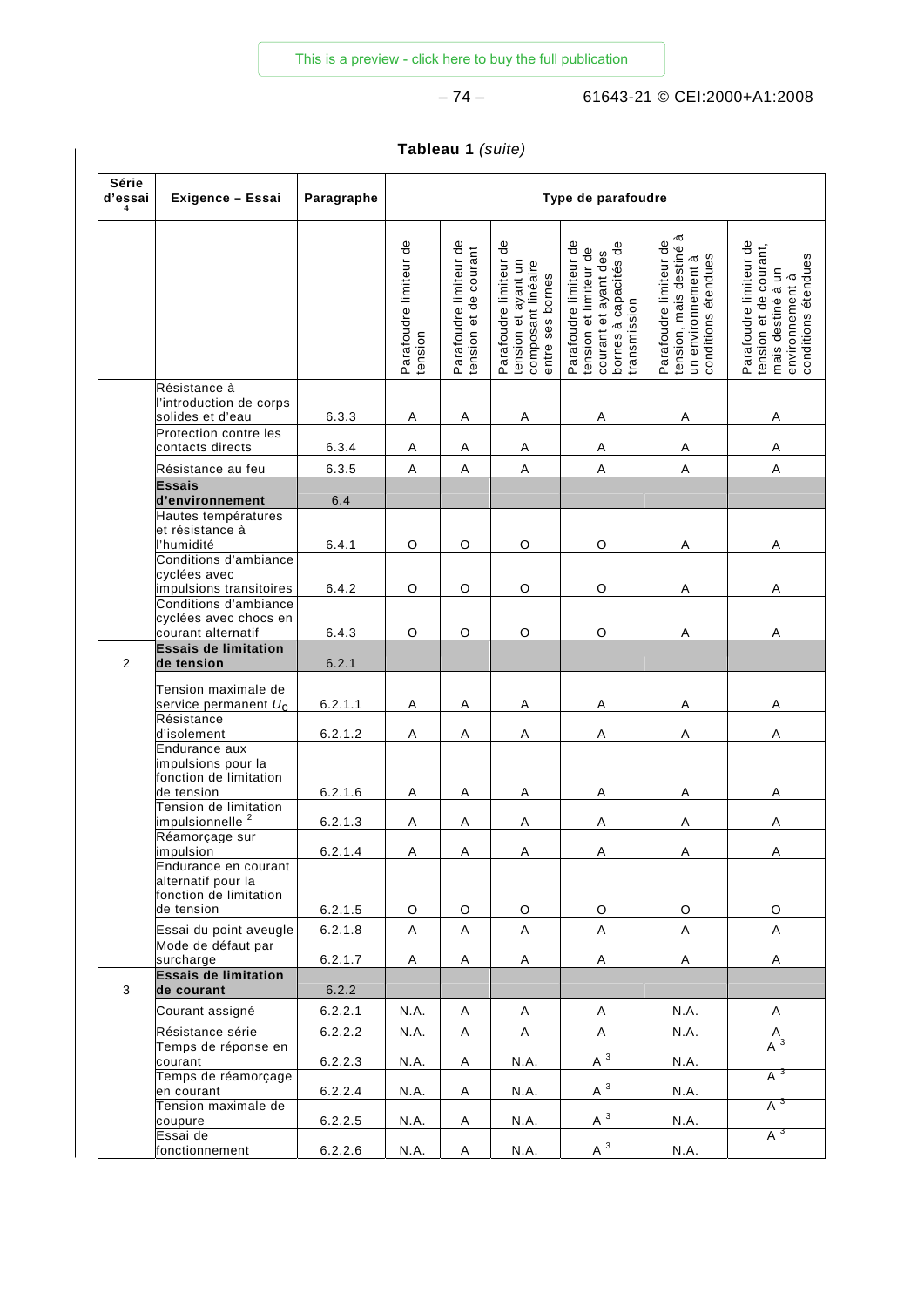<span id="page-24-0"></span>61643-21 © CEI:2000+A1:2008 – 75 –

| Série<br>d'essai<br>4 | Exigence - Essai                                                                                                                   | Paragraphe | Type de parafoudre                |                                                 |                                                                                                            |                                                                                                                                      |                                                                                                        |                                                                                                                 |  |
|-----------------------|------------------------------------------------------------------------------------------------------------------------------------|------------|-----------------------------------|-------------------------------------------------|------------------------------------------------------------------------------------------------------------|--------------------------------------------------------------------------------------------------------------------------------------|--------------------------------------------------------------------------------------------------------|-----------------------------------------------------------------------------------------------------------------|--|
|                       |                                                                                                                                    |            | Parafoudre limiteur de<br>tension | Parafoudre limiteur de<br>tension et de courant | $\frac{1}{\sigma}$<br>Parafoudre limiteur<br>tension et ayant un<br>composant linéaire<br>entre ses bornes | Parafoudre limiteur de<br>$\frac{e}{\sigma}$<br>tension et limiteur de<br>courant et ayant des<br>bornes à capacités<br>transmission | -তে<br>Parafoudre limiteur de<br>tension, mais destiné<br>étendues<br>un environnement à<br>conditions | Parafoudre limiteur de<br>tension et de courant,<br>conditions étendues<br>mais destiné à un<br>environnement à |  |
|                       | Endurance en courant<br>alternatif pour la<br>fonction de limitation<br>de courant <sup>1</sup>                                    | 6.2.2.7    | N.A.                              | Α                                               | N.A.                                                                                                       | $A^3$                                                                                                                                | N.A.                                                                                                   | $A^3$                                                                                                           |  |
|                       | Endurance<br>impulsionnelle pour la<br>fonction de limitation<br>de courant <sup>1</sup>                                           | 6.2.2.8    | N.A.                              | Α                                               | N.A.                                                                                                       | $A^3$                                                                                                                                | N.A.                                                                                                   | $A^3$                                                                                                           |  |
| 4                     | Essais de réception                                                                                                                | 6.5        | $\circ$                           | $\circ$                                         | $\circ$                                                                                                    | $\circ$                                                                                                                              | $\circ$                                                                                                | $\circ$                                                                                                         |  |
| A                     | S'applique.                                                                                                                        |            |                                   |                                                 |                                                                                                            |                                                                                                                                      |                                                                                                        |                                                                                                                 |  |
| N.A.                  | Ne s'applique pas.                                                                                                                 |            |                                   |                                                 |                                                                                                            |                                                                                                                                      |                                                                                                        |                                                                                                                 |  |
| O                     | Optionnel.                                                                                                                         |            |                                   |                                                 |                                                                                                            |                                                                                                                                      |                                                                                                        |                                                                                                                 |  |
| $\mathbf{1}$          | Pour chaque catégorie d'impulsion d'essai, on peut utiliser un nouveau lot d'échantillons.                                         |            |                                   |                                                 |                                                                                                            |                                                                                                                                      |                                                                                                        |                                                                                                                 |  |
| 2                     | Il est admis de mesurer la tension de limitation impulsionnelle 6.2.1.3 au cours de l'essai d'endurance<br>impulsionnelle 4.2.1.6. |            |                                   |                                                 |                                                                                                            |                                                                                                                                      |                                                                                                        |                                                                                                                 |  |
| 3                     | L'essai ne s'applique pas en présence d'un composant linéaire entre ses bornes.                                                    |            |                                   |                                                 |                                                                                                            |                                                                                                                                      |                                                                                                        |                                                                                                                 |  |
| 4                     | On prend trois échantillons pour chaque série d'essai.                                                                             |            |                                   |                                                 |                                                                                                            |                                                                                                                                      |                                                                                                        |                                                                                                                 |  |

#### **Tableau 1** *(suite)*

#### **2 Références normatives**

Les documents de référence suivants sont indispensables pour l'application du présent document. Pour les références datées, seule l'édition citée s'applique. Pour les références non datées, la dernière édition du document de référence s'applique (y compris les éventuels amendements).

CEI 60050(702):1992, *Vocabulaire Electrotechnique International – Chapitre 702: Oscillations, signaux et dispositifs associés*

CEI 60050(726):1982, *Vocabulaire Electrotechnique International – Chapitre 726: Lignes de transmission et guides d'ondes*

CEI 60060-1:1989, *Techniques des essais à haute tension – Partie 1: Définitions et prescriptions générales relatives aux essais*

CEI 60068-2-30:1980, *Essais d'environnement – Partie 2: Essais – Essai Db et guide: Essai cyclique de chaleur humide (cycle de 12+12 heures)*

CEI 60529, *Degrés de protection procurés par les enveloppes (code IP)*

CEI 60695-2-1/1:1994, *Essais relatifs aux risques du feu – Partie 2: Méthodes d'essai – Section 1/Feuille 1: Essai au fil incandescent sur produits finis et guide*

CEI 60950:1999, *Sécurité des matériels de traitement de l'information*